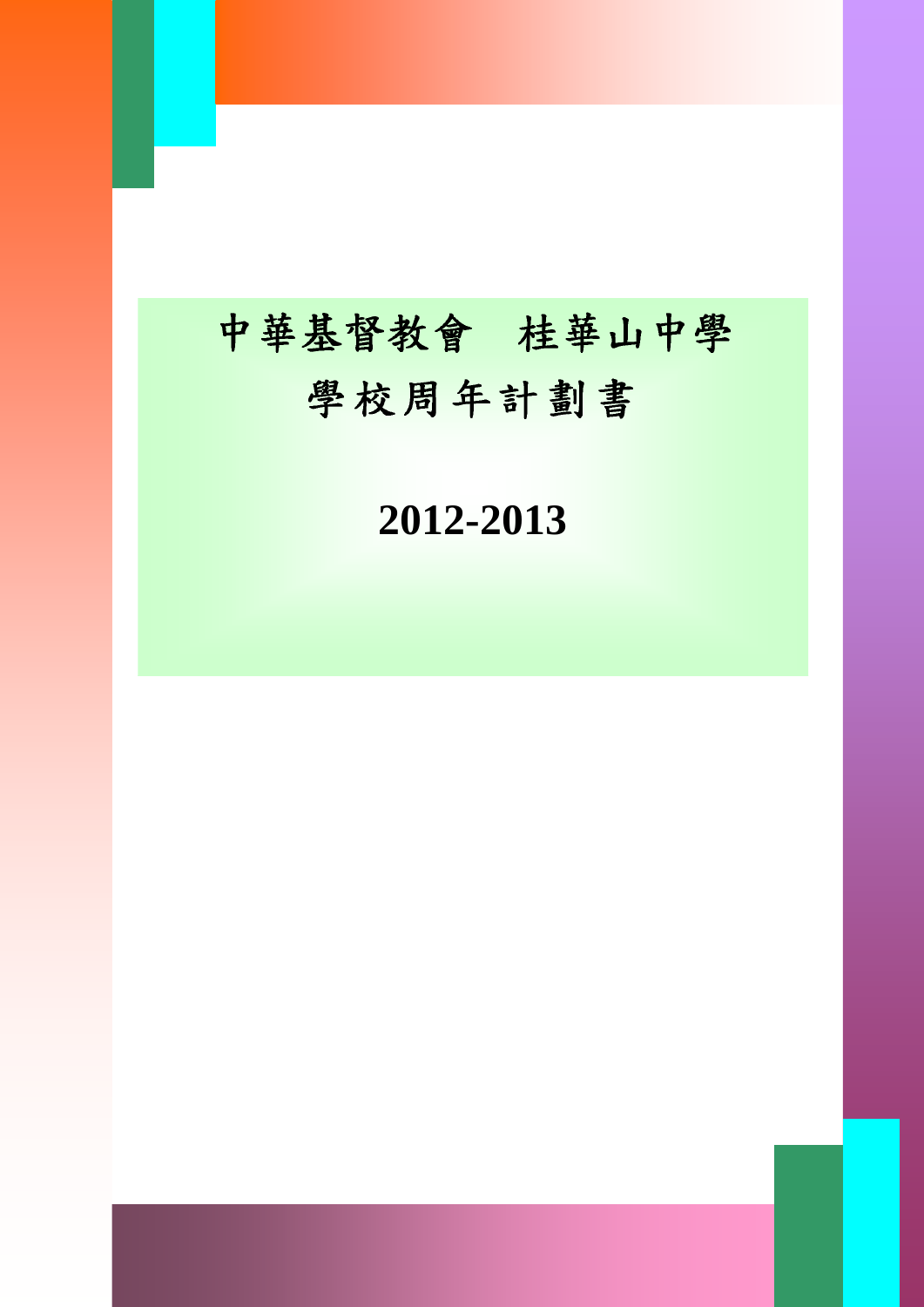## 中華基督教會 桂華山中學

### 2012/2013 年度 學校周年計劃書

目錄

| 1. | 辦學宗旨與學校目標           | $2 - 3$                     |
|----|---------------------|-----------------------------|
|    | 1.1 區會宗旨            | $\mathcal{D}_{\mathcal{L}}$ |
|    | 1.2 本校辦學目標          | 3                           |
| 2. | 全校語文政策              | っ                           |
|    | 3. 2012/2013年度 關注事項 |                             |

4. **2012 2013** 5-15

### 附件

- A. Refined English Enhancement Scheme
- B. 多元學習津貼計劃書 2010/11 至 2012/13 學年、2011/12 至 2013/14 學年 及 2012/13 至 2014/15 學年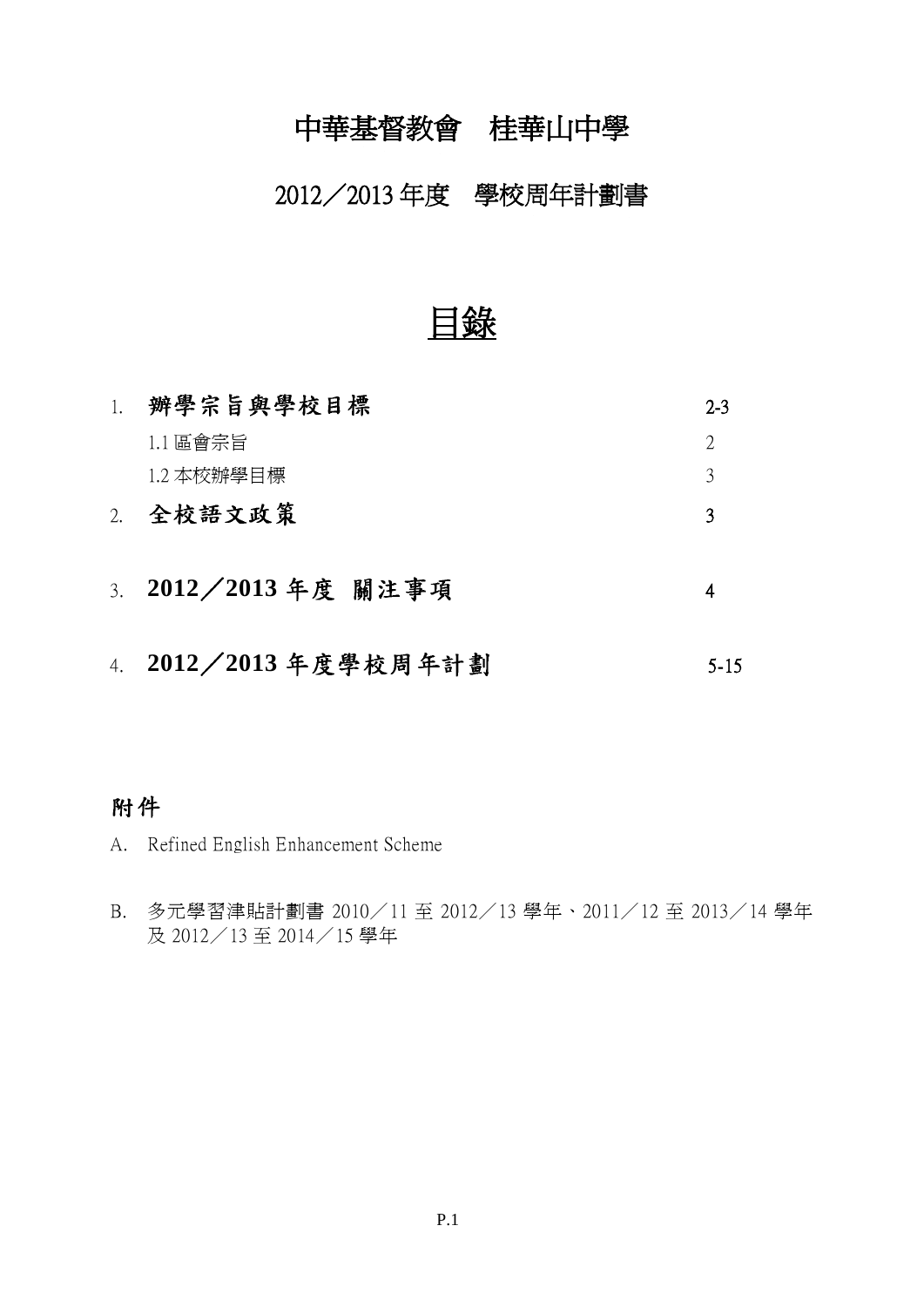### 中華基督教會 桂華山中學

#### 辦學宗旨與學校目標 1

中華基督教會桂華山中學是中華基督教會香港區會轄下的一間直屬中學,辦學精神 以區會所制定的為依歸。

#### 1.1 區會宗旨

下列為區會的辦學願景、使命宣言、核心價值及精神:

#### 願景

#### 使命宣言

並肩培育豐盛生命, 攜手見證基督大愛。 我們願以基督愛心為動力,以人為本的信念, 積極進取的態度;提供優質教育,啟發學生潛 能,分享整全福音;培育學生成為良好公民、 回饋社會、貢獻國家。

#### 核心價值

傳道服務、愛心關懷 有教無類、全人教育 積極進取、勇於承擔

#### 辦學精神

中華基督教會香港區會相信培育下一代是上帝交託給我們的使命,也是回應社 會的實際需要。本會的辦學目的是「透過學校、傳道服務」,以結合事奉上帝、見 證主道、服侍人群、造福社會、貢獻國家的信念去履行教育的神聖任務。又以基督 教訓,有教無類,以人為本的教育原則,提供多元化的教育服務,使不同學習程度 的青少年都能享有平等機會接受優質教育。

本會奉行的教育哲學是「全人教育」,肯定教育的真正意義在於生命的造就及 人格的建立。除培養青少年有優良品德、高雅情操與豐富學識外,亦致力啟發他們 不同的潛能,更期望青少年有健康的人生態度,正確的價值觀,及強烈的社會意識; 效法基督,嚮往公義,追求真理,得著豐盛的生命。

本會同意教育是一個不斷演變的過程,願意各屬校以積極淮取的態度,盡力自 我提升,追求卓越,尋求革新,致力民主、開放,爲這時代培養出勇於承擔、樂於 服務、甘於委身的良好公民。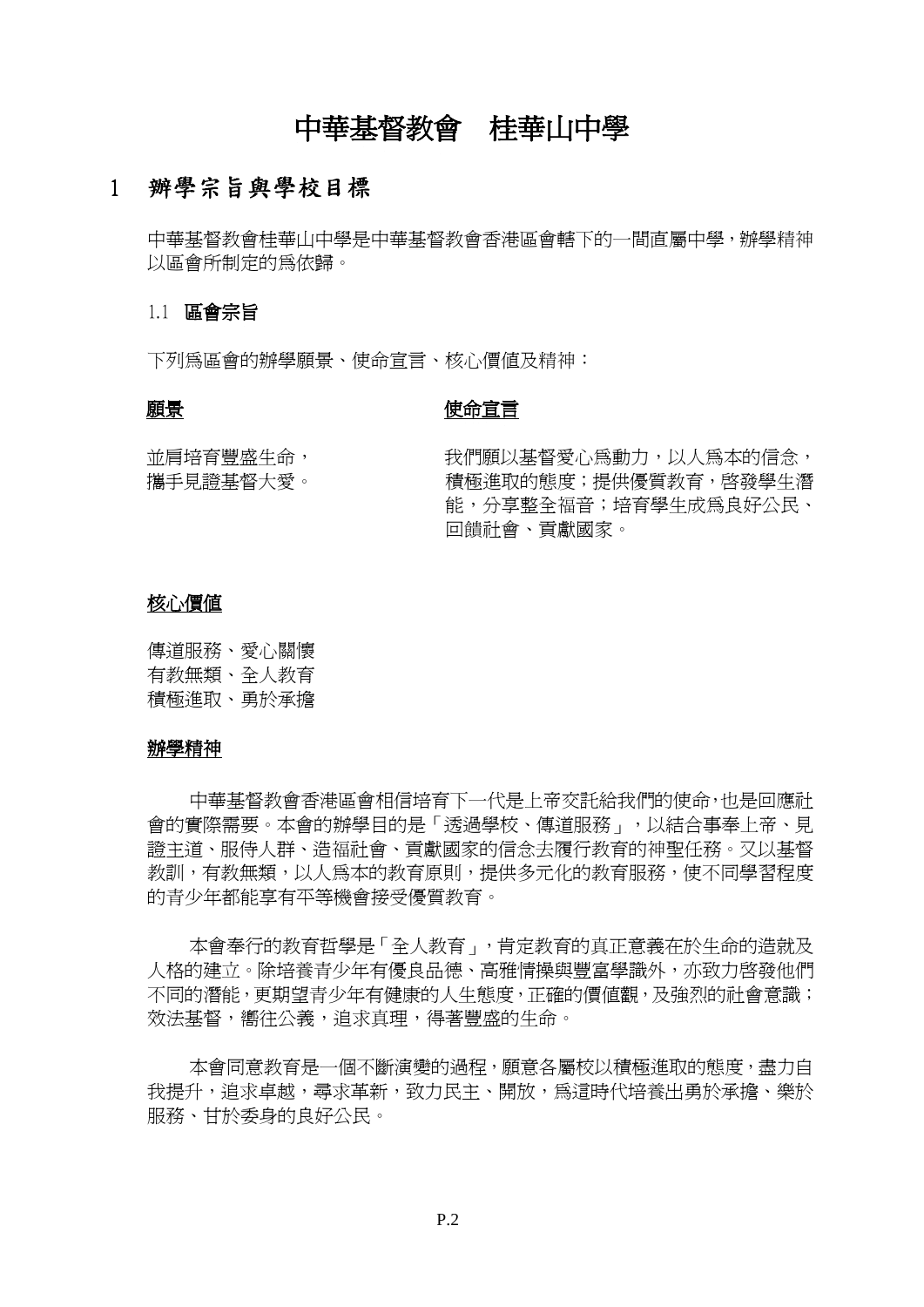#### 1.2 本校辦學目標

本校辦學目標如下:

- 1. 引導學生認識、了解和實踐基督的真理和教訓。
- 2. 幫助學生在讀、寫及計算能力方面建立穩固的基礎。
- 3. 幫助學生認識、接納和欣賞自己,建立健康的自我形像,包括自尊、自信和學 習上進心,發展自主和自律的精神。
- 4. 培養學生良好的品格和發展個人的道德觀及操守,使能尊敬師長、孝順父母、 友愛同儕、盡責守規、愛護環境,對學校、家庭和社會抱有歸屬感。
- 5. 鼓勵學生養成好學不倦的態度,勇於探索知識和明辨是非。
- 6. 幫助學生培養符合邏輯、獨立和有創意的思考,作理智的決定,解決問題,以 及應付壓力和面對轉變。
- 7. 幫助學生發揮潛能,在學業和課外活動上爭取良好成績。
- 8. 引導學生鍛練強健的體魄,養成健康的生活方式。
- 9. 培養學生的美感欣賞及創作能力。
- 10. 協助學生獲取與生活及就業有關的基本知識及技能。
- 11. 協助學生關心社會,國家及世界,培養他們對社會及國家的歸屬感和責任感, 服務社會及樂於助人的精神。

### 2. 全校語文政策

本校向來重視培育兩文三語,在維持母語教學政策下,除正規的英文課堂外, 中一至中三級數學、科學及通識教育亦提供英語延展教學活動。此外,更用心塑造 校內英語及普通話的環境,如定期舉行「英語日」及「普通話日」,藉以增加學生 接觸及運用英語及普通話之機會,提升學生學習語文之信心及動機,從而培育出「中 文、英文、普通話兼擅」的學生。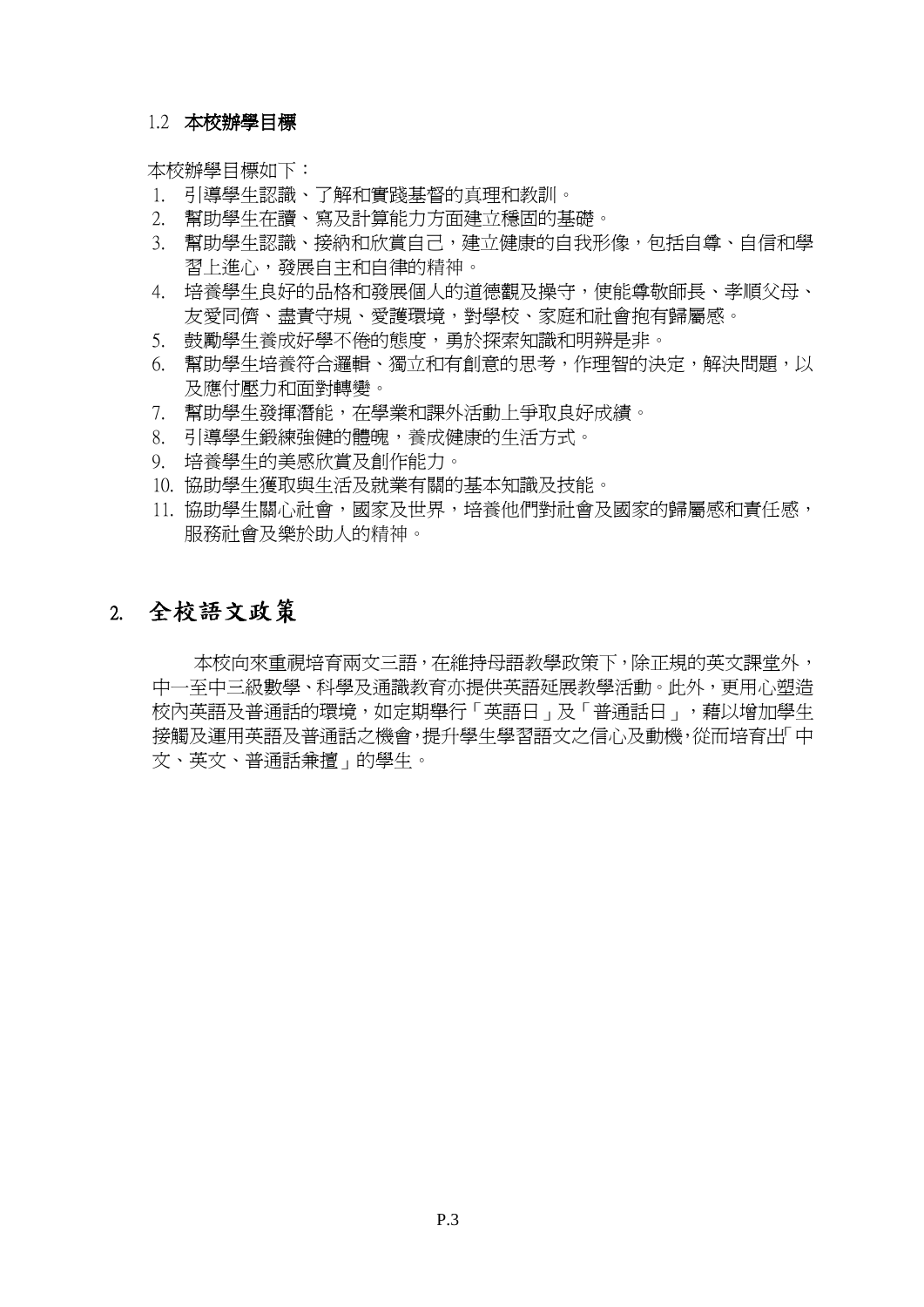# 3. 關注事項

訓輔全校支援,建立課堂常規; 持續教師發展,優化課堂教學; 關愛學生成長,加強學習效能。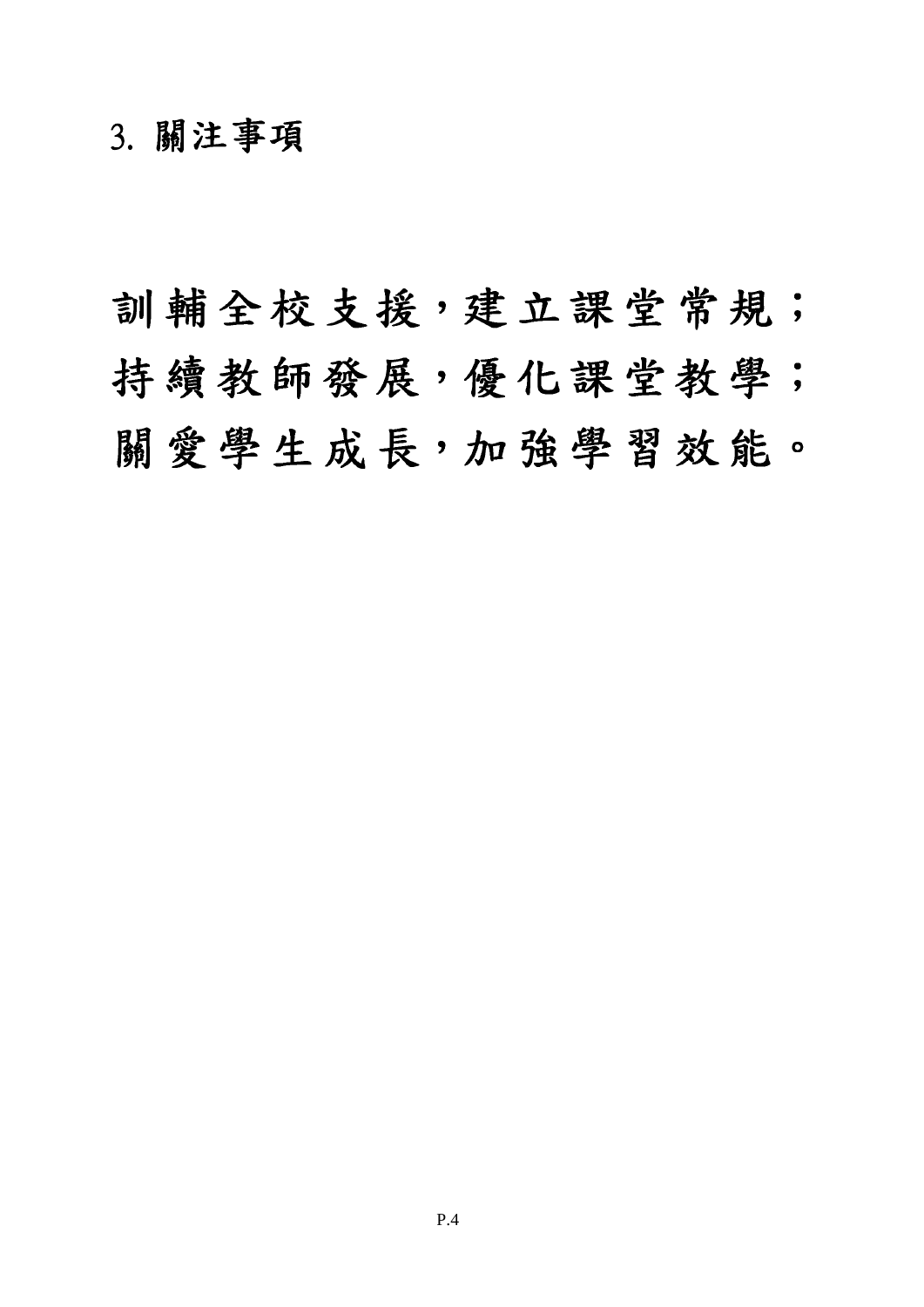# 4. 2012/ 2013 年 度學 校周年 計 劃

|                                                                                                                                                                    |               |                                                                                                                                                                                                                                                                 | - 11 / 2                                                                                              |                              |                            |                        |
|--------------------------------------------------------------------------------------------------------------------------------------------------------------------|---------------|-----------------------------------------------------------------------------------------------------------------------------------------------------------------------------------------------------------------------------------------------------------------|-------------------------------------------------------------------------------------------------------|------------------------------|----------------------------|------------------------|
| 目標                                                                                                                                                                 | 時間表           | 策略大綱                                                                                                                                                                                                                                                            | 成功準則                                                                                                  | 評估方法                         | 負責人                        | 所需資源                   |
| 1. 訓輔全校支援<br>建立課堂常規<br>能透過訓育及輔導的<br>不同支援項目,減低<br>學生的負面思想及行<br>爲表現,以及強化學<br>生的正向情緒,從而讓<br>學生辨明自身角色及<br>應有表現,並能認真面<br>對課堂的學習要求, 恆<br>常地 <u>緊守課堂常規</u> , 更<br>專心致志學習。 | 9月<br>至<br>6月 | 1.1.1透過每月印製學生行爲紀錄<br>表讓學生檢視,從而提升學<br>生積極守規態度。<br>1.1.2 透過製作學生課堂違規懲處<br>指引、建立違規行爲呈報機<br>制、設立訓育室 (Rm307),<br>更有系統地協助老師處理<br>學生違規行爲,從而鞏固學<br>生遵守課堂常規的習慣。<br>1.1.3 透過為學長提供培訓計劃,<br>增強其自信心,從而更有效<br>地協助學校維持學生紀律。<br>1.2.1 透過全校 <b>周會、工作坊、小</b><br>組活動等向學生灌輸正向<br>訊息。 | APASO 顯示學生<br>的自我形象、自<br>信、學習熊度與香<br>港常模相約。<br>校本問卷調査顯示<br>學生認同本年度學<br>校提供的訓輔支援<br>項目有助提升正向<br>情緒及品格。 | • 統計 APASO及<br>校本問卷調査<br>結果。 | • 訓育委員會<br>•輔導委員會<br>• 教務組 | 獎品及活<br>動費<br>\$15,000 |

# |關 注 事 項 : 訓 輔 全 校 支 援 , 建 立 課 堂 常 規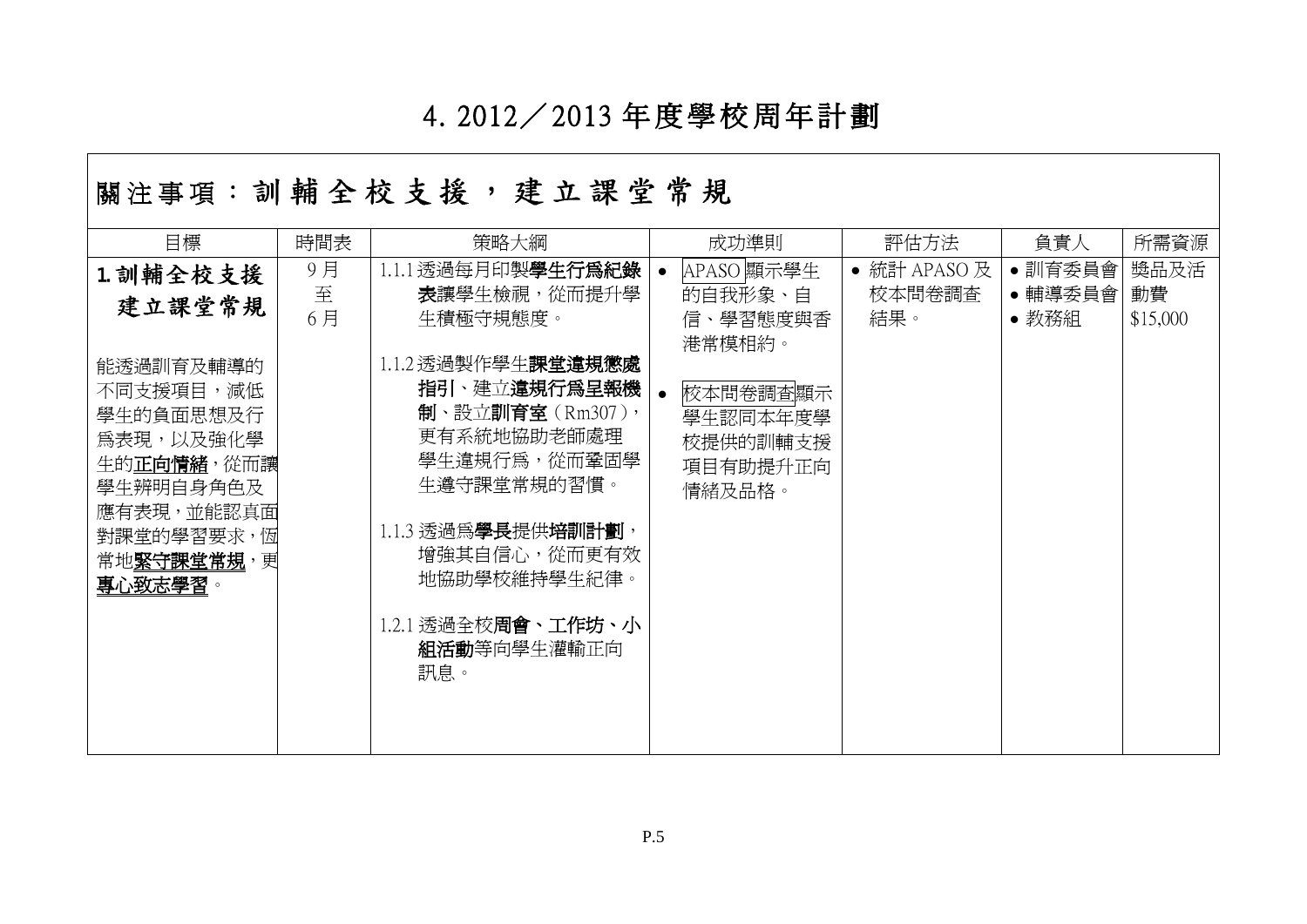|    |     | 關注事項:訓輔全校支援,建立課堂常規                                                                        |                                   |      |     |      |
|----|-----|-------------------------------------------------------------------------------------------|-----------------------------------|------|-----|------|
| 目標 | 時間表 | 策略大綱                                                                                      | 成功準則                              | 評估方法 | 負責人 | 所需資源 |
|    |     | 1.2.2 透過班級經營活動,推動互相<br>欣賞的文化,以強化學生的<br>正向思維。                                              |                                   |      |     |      |
|    |     | 1.2.3 透過設定不同範疇的 <b>獎勵</b> ,鼓<br>勵學生制定自我追求的目<br>標,以提升自我欣賞及自我<br>肯定的觀念,從而建立正向<br>品格。        |                                   |      |     |      |
|    |     | 1.2.4 跟進 <b>輔導</b> 有負面情緒行爲的<br>學生,透過班主任、輔導老<br>師、社工及教育心理學家的<br>協作支援,幫助學生重新建<br>立正向的情緒及品格。 |                                   |      |     |      |
|    |     | 1.3 明確 <b>訂立課堂常規</b> 的目標及<br>大綱,向全體師生公布,並<br>作爲觀課時的關注事項,以<br>確保教師貫徹執行,學生全<br>面實踐。         | • 校本問卷調査顯示<br>學生能實踐學校制<br>定的課堂常規。 |      |     |      |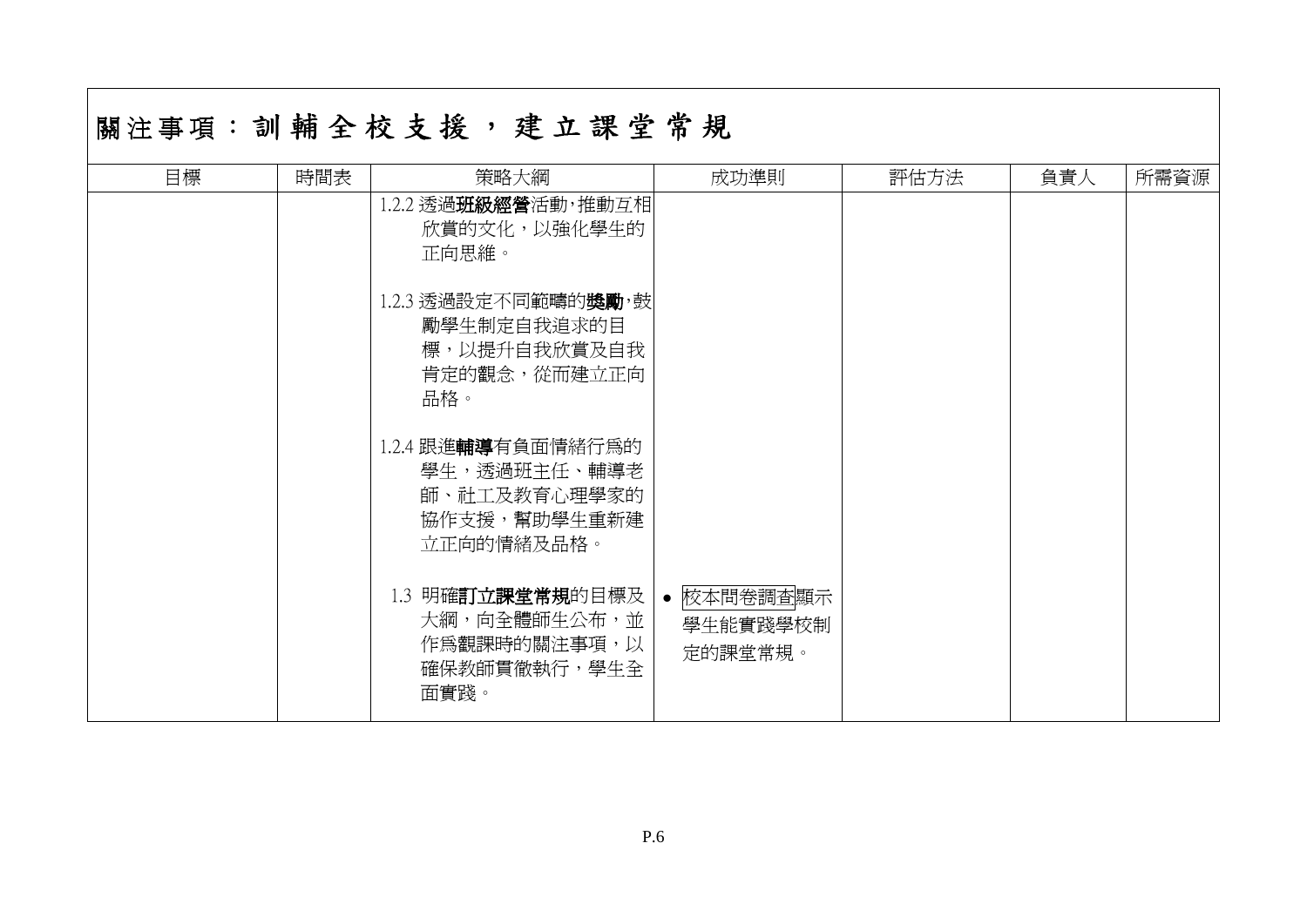|  |  |  |  |  | 關注事項:持續教師發展,優化課堂教學 |
|--|--|--|--|--|--------------------|
|--|--|--|--|--|--------------------|

|                                                                                                                                                                                                                                                                                                                                                                                                                                                                                                                                                                                                                                                                                                                                                                |                                | 所需資源                      |
|----------------------------------------------------------------------------------------------------------------------------------------------------------------------------------------------------------------------------------------------------------------------------------------------------------------------------------------------------------------------------------------------------------------------------------------------------------------------------------------------------------------------------------------------------------------------------------------------------------------------------------------------------------------------------------------------------------------------------------------------------------------|--------------------------------|---------------------------|
| 9月<br>2.1 舉辦校本培訓, 優化教師的教<br>2.1 學生的學習興趣<br>2.1.1 統計同儕觀課<br>2. 持續教師發展<br>$\bullet$<br>至<br>及積極參與態度<br>學技巧,聚焦發展教師運用提<br>評課記錄整體<br>優化課堂教學<br>6月<br>問、以學生爲本及互動策略;<br>有提升:<br>水平評分的數<br>同儕觀課後的評<br>並加強老師對照顧有特殊教<br>據,以校外評<br>$\bullet$<br>透過持續教師專業發<br>育需要學生的培訓,以促進教<br>核的要求爲基<br>課記錄顯示被評<br>展提升教師的課堂組<br>學效能,提升學生學習成效。<br>礎。<br>爲整體水平在良<br>織及教學策略,尤其<br>好或以上的課堂<br>以提問及互動學習活<br>2.1.2 統計校本問卷<br>數目逐年提升。<br>動的設計為焦點,增<br>調査結果。<br>同儕觀課後的評<br>$\bullet$<br>加學生的參與機會及<br>課記錄顯示被評<br>發展學生的思維能<br>爲學生感興趣、<br>力,從而提升學生的<br>積極投入學習的<br>學習興趣、自信心及<br>課堂超過60%。<br>積極學習的態度。<br>校本問卷調査顯<br>$\bullet$<br>(初中:集中在溝通<br>示學生認爲自己<br>表達能力及創意;高<br>的學習興趣和積<br>中:集中在邏輯推<br>極投入學習的態<br>理、分析及應用所學<br>度逐年提升。<br>的能力)<br>校本問卷調査顯<br>$\bullet$<br>示教師認爲學生<br>的學習興趣和積<br>極投入學習的態<br>度逐年提升。 | 教師發展<br>委員會<br>• 教務組<br>• 各科主任 | 教師發展<br>講座及交<br>流\$30,000 |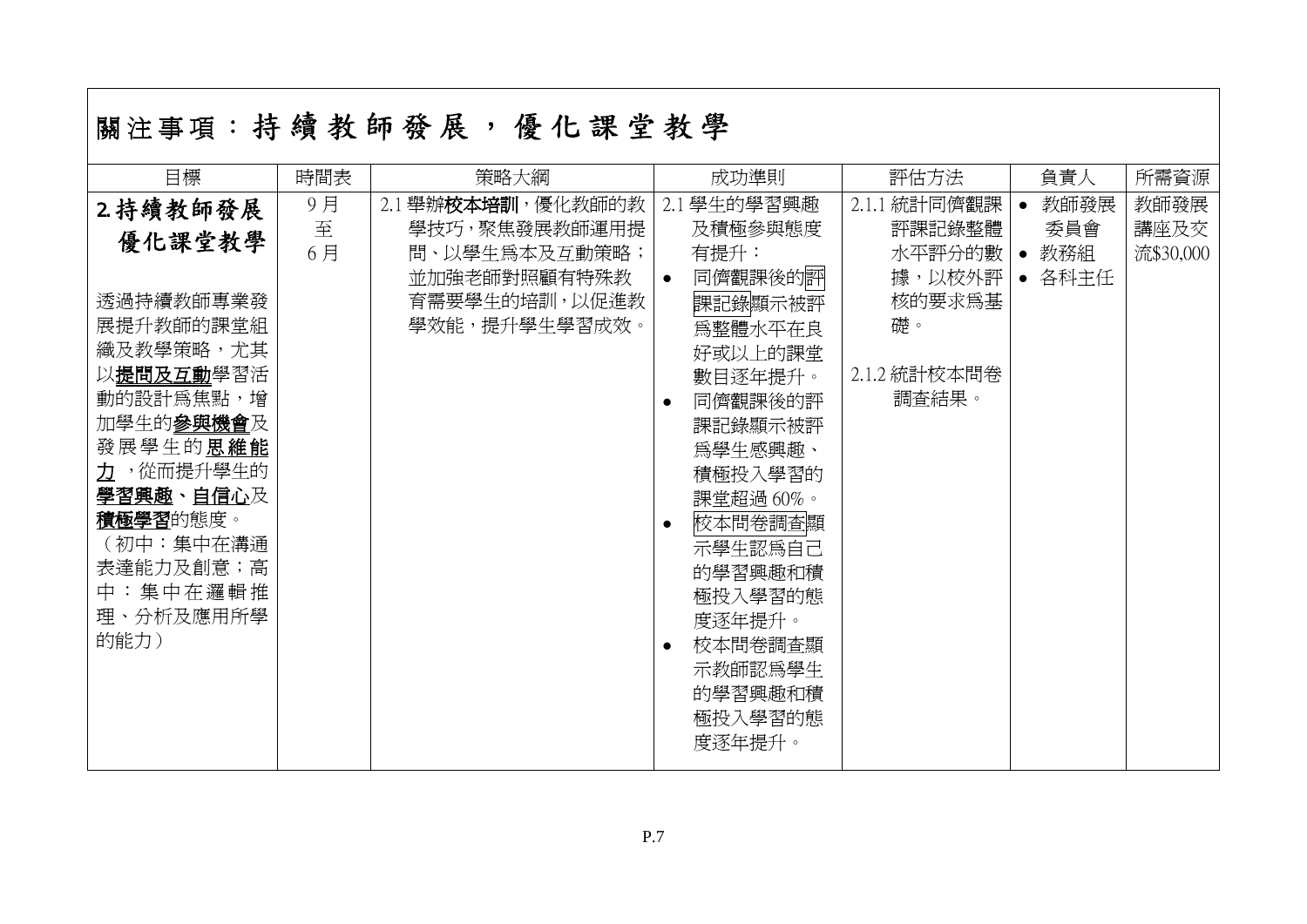# 關注事項:持續教師發展,優化課堂教學

| 目標 | 時間表 | 策略大綱              | 成功準則                 | 評估方法          | 負責人 | 所需資源 |
|----|-----|-------------------|----------------------|---------------|-----|------|
|    |     | 2.2 每位老師不論任教科目每年  | 教師的課堂組織<br>2.2.1     | 2.2.1 各科主任審閲各 |     |      |
|    |     | 至少發展3個教案,通過共同     | 及教學策略有               | 級1至2個課題       |     |      |
|    |     | 備課,設計有層次的提問及有     | 提升,能通過提              | 的共同備課教        |     |      |
|    |     | 效互動的學習課堂,藉以發展     | 問、互動學習活              | 案,統計達標百       |     |      |
|    |     | 學生的思維能力(初中:集中     | 動等引導學生               | 分比,並在年終       |     |      |
|    |     | 在溝通表達能力及創意; 高     | 思考,提高學生              | 分科會議報告,       |     |      |
|    |     | 中:集中在邏輯推理、分析及     | 參與機會及學               | 記錄在案。         |     |      |
|    |     | 應用所學的能力)。透過共同     | 習興趣:                 |               |     |      |
|    |     | 備課促進專業交流,各科組的   • | >60%共同備課             |               |     |      |
|    |     | 最佳教案並會作為日後教師      | 教案顯示教師能              |               |     |      |
|    |     | 發展交流之用。           | 設計有層次的提              |               |     |      |
|    |     | ※(如某科全級只有一人任教,個   | 問、對焦的學習活             |               |     |      |
|    |     | 人備課內容可邀請同科不同級     | 動,學生學習興趣             |               |     |      |
|    |     | 同事或邀請上司觀課。)       | 提高。                  |               |     |      |
|    |     |                   | 同儕觀課後的評<br>$\bullet$ |               |     |      |
|    |     |                   | 課記錄被評爲課              |               |     |      |
|    |     |                   | 堂組織及教學策              |               |     |      |
|    |     |                   |                      |               |     |      |
|    |     |                   | 略有提升的課堂              |               |     |      |
|    |     |                   | 數目,逐年增加。             |               |     |      |
|    |     |                   |                      |               |     |      |
|    |     |                   |                      |               |     |      |
|    |     |                   |                      |               |     |      |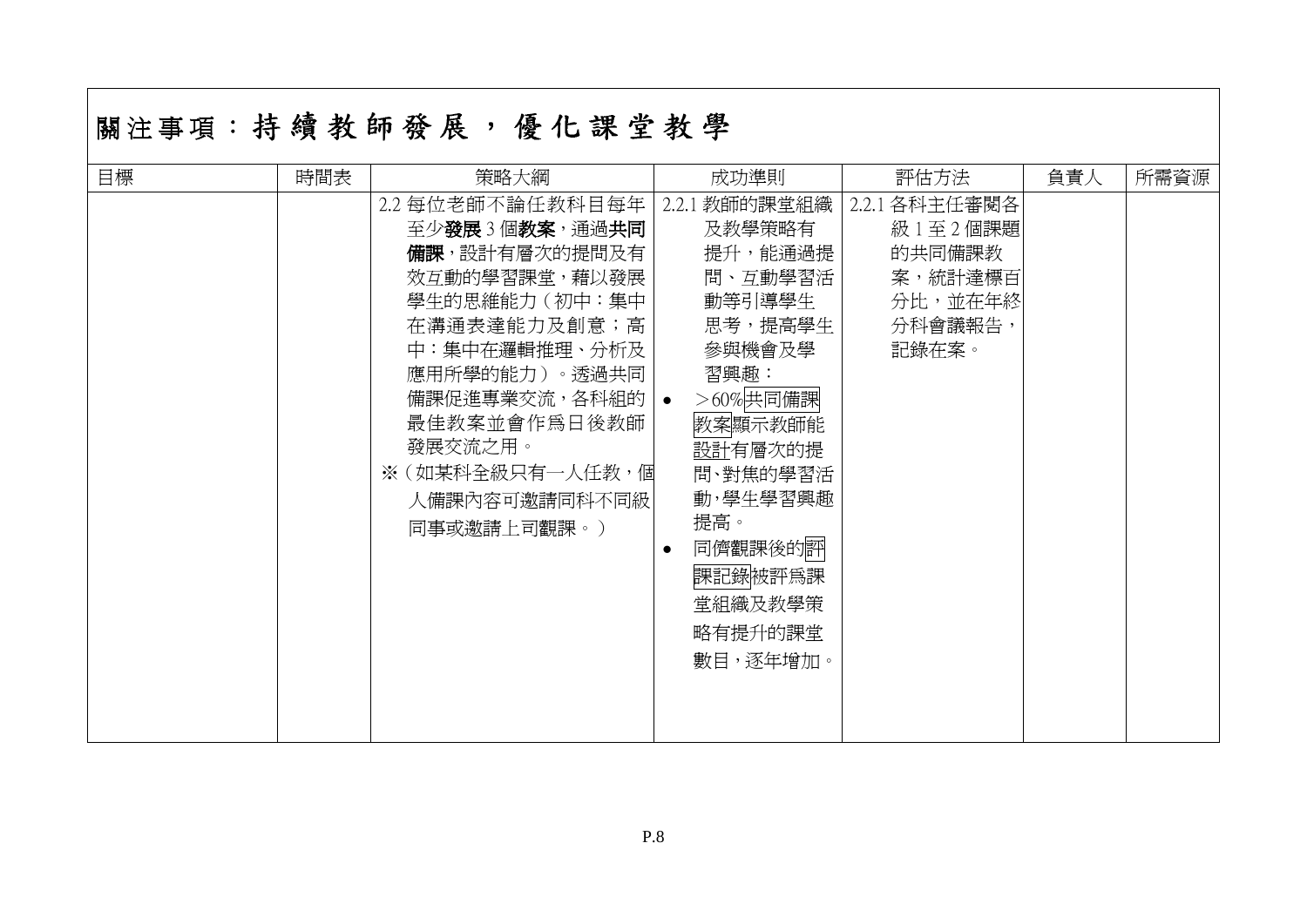| 目標 | 時間表 | 策略大綱 |           | 成功準則         | 評估方法          | 負責人 | 所需資源 |
|----|-----|------|-----------|--------------|---------------|-----|------|
|    |     |      |           | 2.2.2 科主任能協助 | 2.2.2 科主任審閱被評 |     |      |
|    |     |      |           | 老師提升專業       | 爲有效發展學生       |     |      |
|    |     |      |           | 能力:          | 思維能力的課堂       |     |      |
|    |     |      | $\bullet$ | 各科組每年能選      | 數目,將結果與       |     |      |
|    |     |      |           | 出至少3個的最      | 明年比較。         |     |      |
|    |     |      |           | 佳教案以作爲科      | (初中:集中在       |     |      |
|    |     |      |           | 組專業交流之用。     | 溝通表達能力        |     |      |
|    |     |      | $\bullet$ | 在每學期科組完      | 及創意;高中:       |     |      |
|    |     |      |           | 成觀課後,科主任     | 集中在邏輯推        |     |      |
|    |     |      |           | 至少安排分科會      | 理、分析及應用       |     |      |
|    |     |      |           | 議一次,與所有      | 所學的能力)        |     |      |
|    |     |      |           | 科任老師深切交      |               |     |      |
|    |     |      |           | 流,總結觀課後的     |               |     |      |
|    |     |      |           | 意見及深入討論      |               |     |      |
|    |     |      |           | 評課技巧。        |               |     |      |
|    |     |      | $\bullet$ | 科主任向未達水      |               |     |      |
|    |     |      |           | 平的教師提供專      |               |     |      |
|    |     |      |           | 業意見,助其改      |               |     |      |
|    |     |      |           | 善教學設計及施      |               |     |      |
|    |     |      |           | 行技巧。         |               |     |      |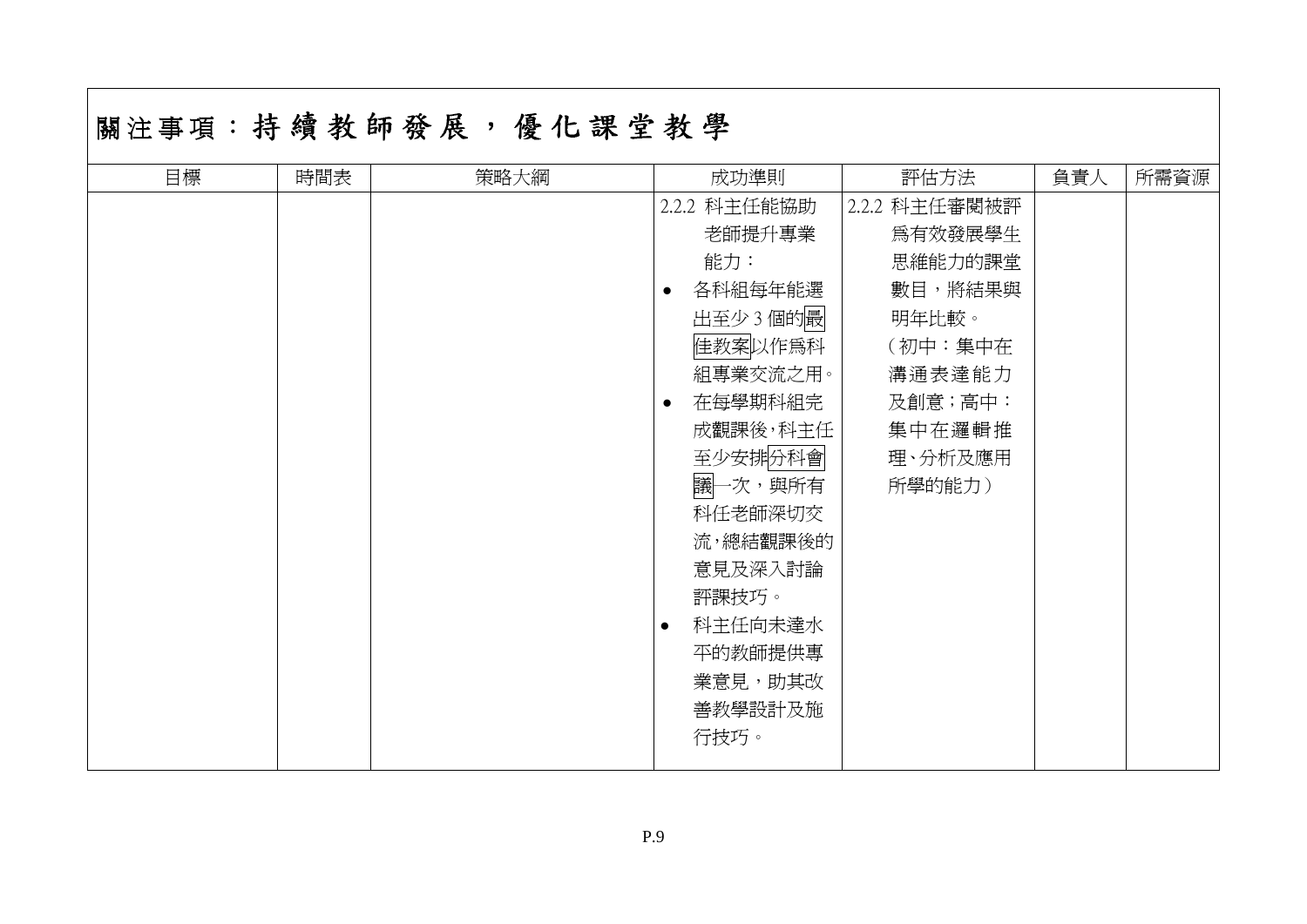| 目標 | 時間表 | 策略大綱                                               | 成功準則                                                                                                                                                                                                                                                      | 評估方法               | 負責人 | 所需資源 |
|----|-----|----------------------------------------------------|-----------------------------------------------------------------------------------------------------------------------------------------------------------------------------------------------------------------------------------------------------------|--------------------|-----|------|
|    |     | 2.3 各科每級每年發展至少 1 個最<br>佳設計課業,用以作為日後教 <br>師發展的示範藍本。 | 教師能通過課業設 <br>2.3.1<br>計,提高學生的學<br>習興趣及照顧學習<br>差異:<br>>60%查閱課業評<br>$\bullet$<br>估表顯示課業有趣<br>味及能照顧學習差<br>異。<br>2.3.2 科主任能協助老師<br>提升專業能力:<br>每科組每年能選出<br>$\bullet$<br>3個最佳設計課業<br>作爲科組專業交流<br>之用。<br>科主任能向未達水<br>$\bullet$<br>平的教師提供專業<br>意見,助其改善課<br>業設計技巧。 | 2.3 統計查閱課業<br>評估表。 |     |      |
|    |     |                                                    |                                                                                                                                                                                                                                                           |                    |     |      |

# **用江市西·扶 庙 址 缸 淼 屁 , 值 儿 细 些 址 鼠**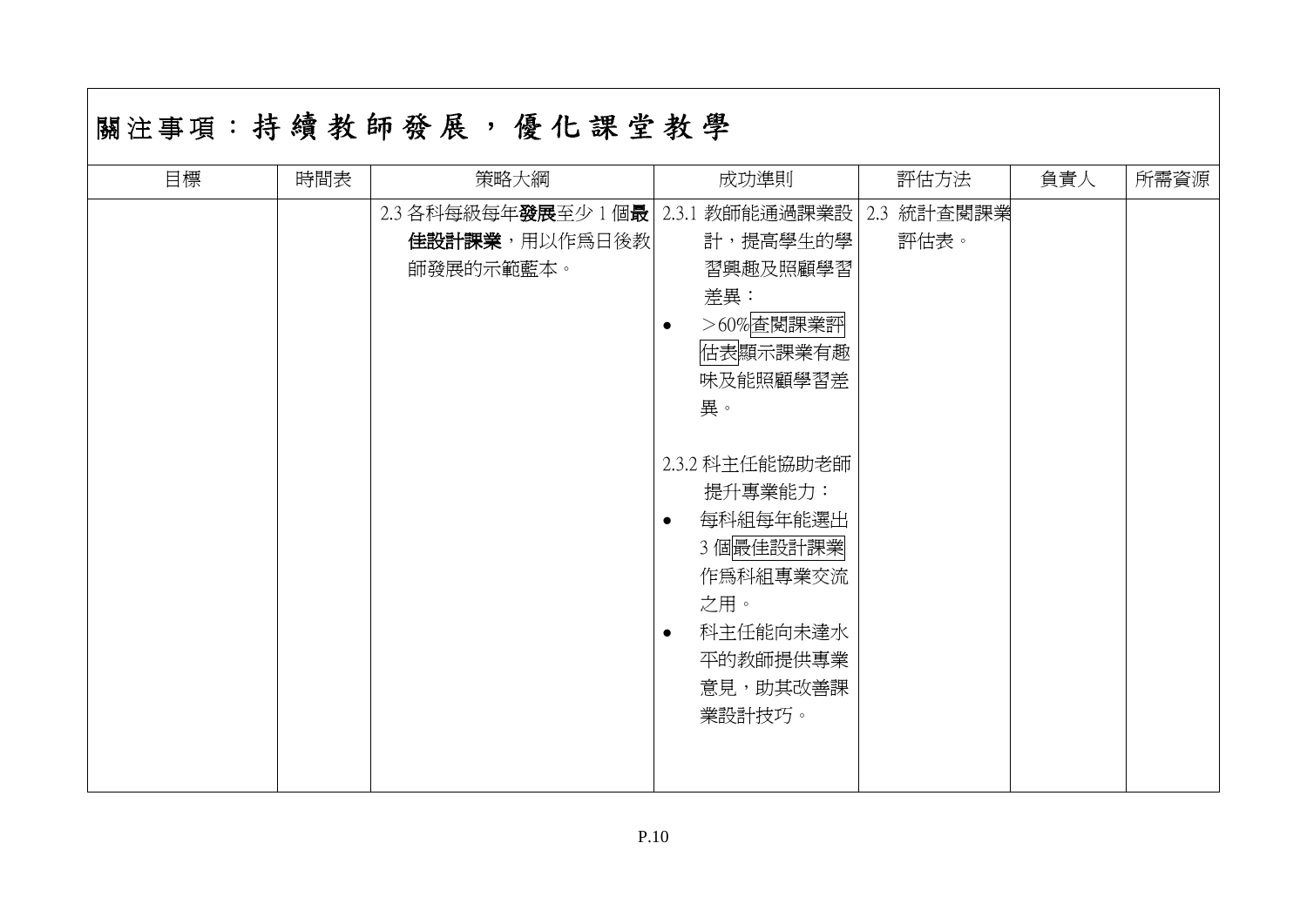# |關注事項:持續教師發展,優化課堂教學

| 目標 | 時間表 | 策略大綱                                                                                                                                                                                                                                                                                                                                     | 成功準則                                                                                                                                                                                                         | 評估方法                                                                      | 負責人 | 所需資源 |
|----|-----|------------------------------------------------------------------------------------------------------------------------------------------------------------------------------------------------------------------------------------------------------------------------------------------------------------------------------------------|--------------------------------------------------------------------------------------------------------------------------------------------------------------------------------------------------------------|---------------------------------------------------------------------------|-----|------|
|    |     | 2.4 進行同儕觀課、跨學科、校外<br>交流觀課,透過同儕或跨學科<br>觀課後的專業交流,優化教學<br>效能:<br>同儕觀課,每年每位老師所教<br>的科目至少被觀一次及觀人<br>一次(如某科全級只有一人<br>教,便觀同科不同級的同事,<br>及由同科不同級的同事或由<br>上司觀課)。<br>跨學科或校外觀課,每年每位<br>老師至少一次 (被觀一次或觀<br>人一次)。<br>※上學期校內進行的同儕觀<br>課屬交流性質,而下學期屬評<br>核性質。<br>※各科主任在觀課後,必須在<br>分科會議中與所有科任老師總<br>結觀課後的意見及深入討論評<br>課技巧。各科主任亦須安排科<br>組老師出席觀摩同科或跨科的<br>示範課。 | 2.4 教師透過觀課的<br>教學實踐、反思,<br>以及和同儕之間<br>的經驗分享,提升<br>課堂教學效能:<br>100%老師參與<br>$\bullet$<br>同儕及跨學科觀<br>課,每年至少<br>一次。<br>>60%老師能出<br>$\bullet$<br>席校方安排校外<br>或其他辦學團體<br>的交流性觀課。<br>超過80%的老師能<br>出席觀摩同科或<br>跨學科的示範課。 | 2.4 科主任收集同儕<br>觀課或跨學科觀<br>課的評課記錄,<br>統計達標百分<br>比,並在年終分<br>科會議報告,記<br>錄在案。 |     |      |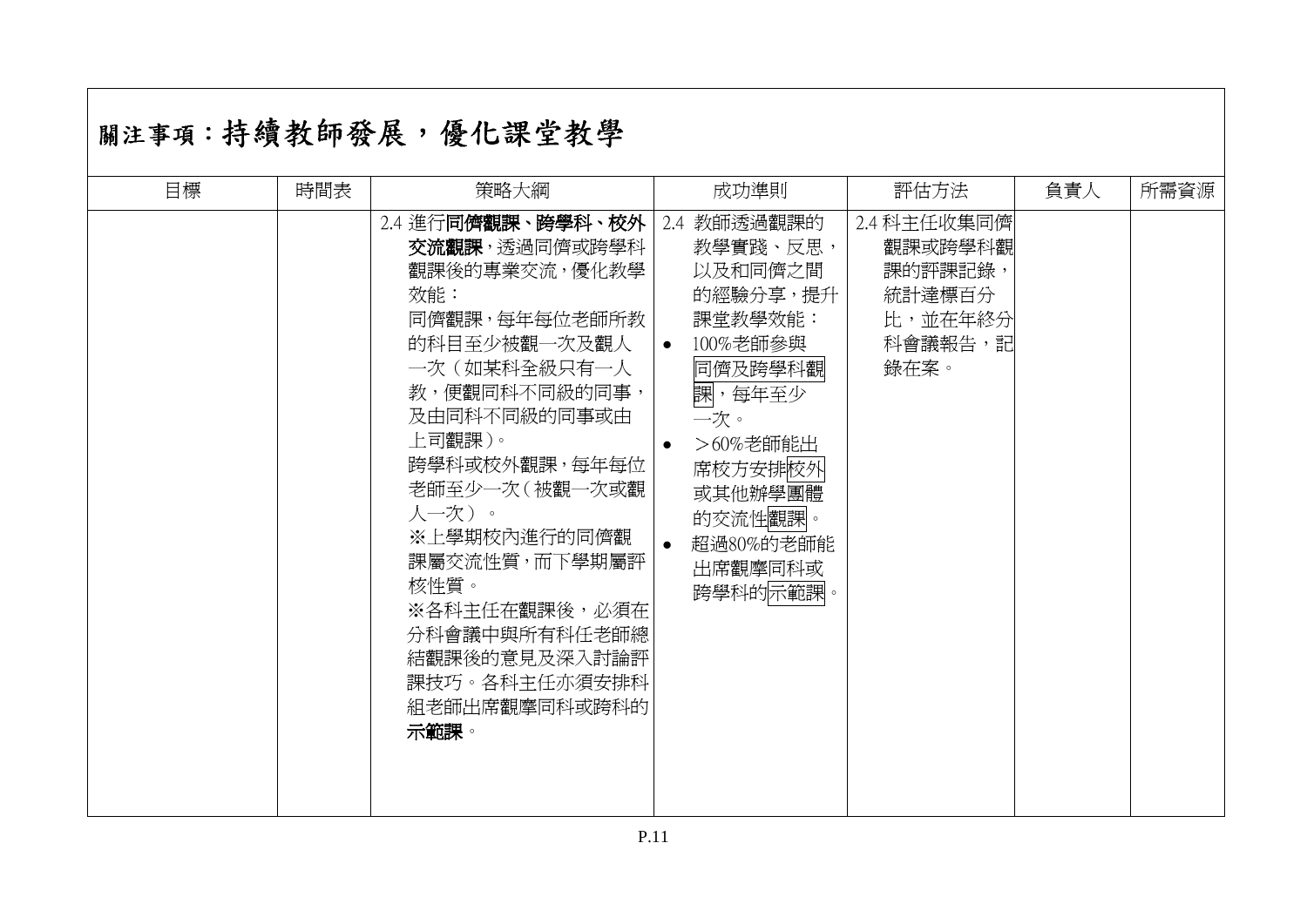|    |     | 關注事項:持 續 教 師 發 展 , 優 化 課 堂 教 學                                                              |                                               |                                 |     |      |
|----|-----|---------------------------------------------------------------------------------------------|-----------------------------------------------|---------------------------------|-----|------|
| 目標 | 時間表 | 策略大綱                                                                                        | 成功準則                                          | 評估方法                            | 負責人 | 所需資源 |
|    |     | 2.5 優化管理層與科任老師的溝                                                                            | 2.5 科主任每學期至                                   | 2.5 分科交流會議                      |     |      |
|    |     | 通。各科定期或非定期在分科                                                                               | 少安排非正式的                                       | 記錄顯示科主                          |     |      |
|    |     | <b>交流會議</b> 中檢視各級教學進度                                                                       | 分科交流會議一                                       | 任有進行專業                          |     |      |
|    |     | 及分享教學心得。                                                                                    | 次,藉以檢視各級                                      | 交流分享及向                          |     |      |
|    |     |                                                                                             | 教學進度及支援                                       | 未達水平的教                          |     |      |
|    |     |                                                                                             | 有需要的教師。                                       | 師提供專業意                          |     |      |
|    |     |                                                                                             |                                               | 見,助其改善。                         |     |      |
|    |     | 2.6 教師發展委會及各科主任會<br>定時發放校外或區會培訓/<br>進修資料給科任教師;而有機<br>會接受相關培訓/進修的老<br>師需在分科會議或教師交流<br>日分享所得。 | 2.6 > 60%教師能出<br>席相關培訓/<br>進修,並於隨後<br>作出分享。   | 2.6 統計全年教師<br>進修時數及教<br>師交流日記錄。 |     |      |
|    |     | 2.7 協助科組成立資源庫及網上<br>學習平台,以優化教學。                                                             | 2.7 學生不論校內或公 2.7 統計校內及公<br>開考試的成績,均<br>較上年進步。 | 開考試的成<br>績,比較有進步<br>的百分比。       |     |      |

# $\overline{a}$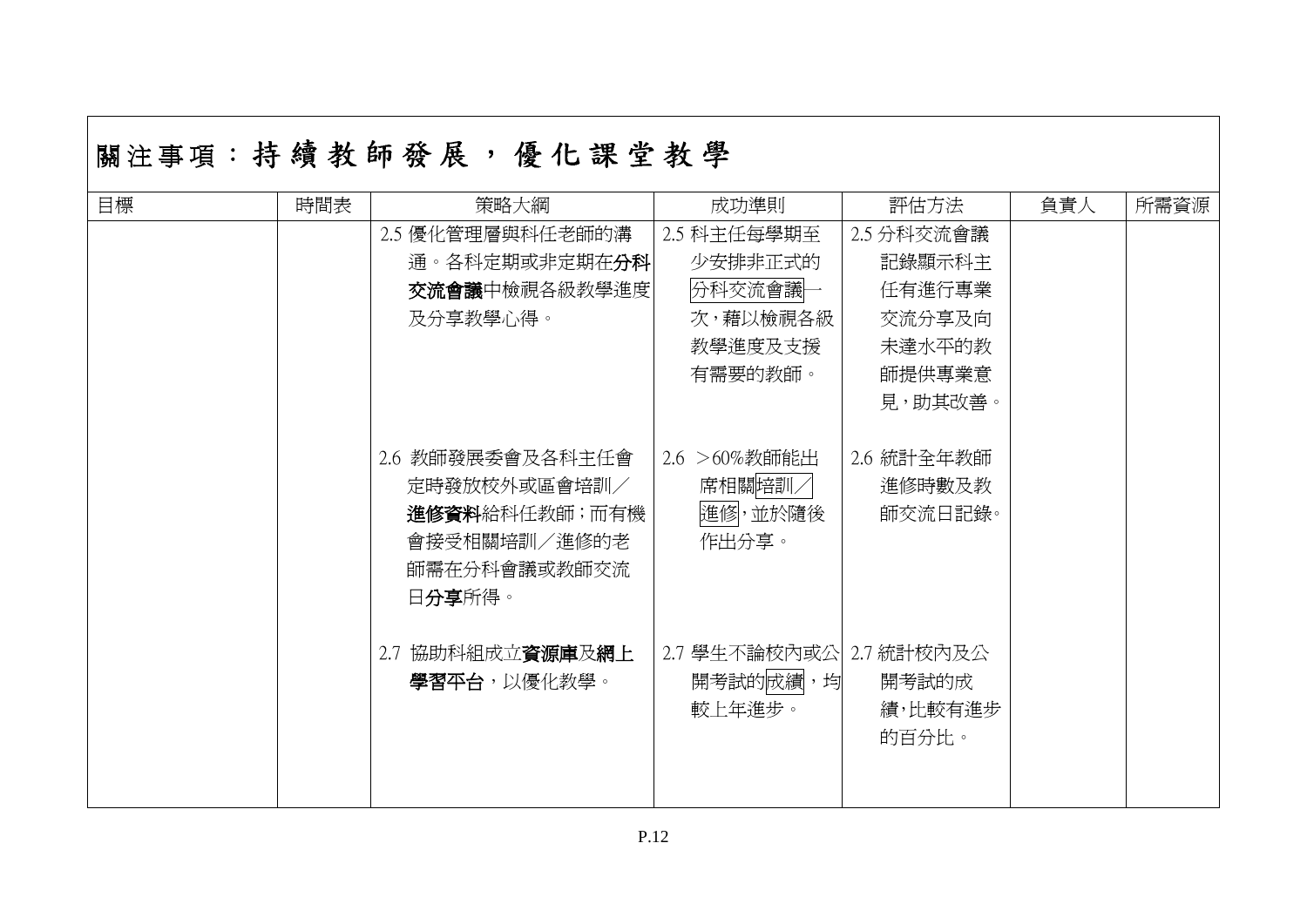| 目標 | 時間表 | 策略大綱              | 成功準則        | 評估方法         | 負責人 | 所需資源 |
|----|-----|-------------------|-------------|--------------|-----|------|
|    |     | 2.8 協助科組優化校本課程,以照 | 2.8 不同程度或有特 | 統計學生成<br>2.8 |     |      |
|    |     | 顧學生的多樣性。          | 殊教育需要學生     | 績,比較有進步      |     |      |
|    |     |                   | 的成績表現較上     | 的百分比。        |     |      |
|    |     |                   | 年進步。        |              |     |      |
|    |     |                   |             |              |     |      |
|    |     |                   |             |              |     |      |
|    |     |                   |             |              |     |      |
|    |     |                   |             |              |     |      |
|    |     |                   |             |              |     |      |
|    |     |                   |             |              |     |      |
|    |     |                   |             |              |     |      |
|    |     |                   |             |              |     |      |
|    |     |                   |             |              |     |      |
|    |     |                   |             |              |     |      |
|    |     |                   |             |              |     |      |
|    |     |                   |             |              |     |      |
|    |     |                   |             |              |     |      |
|    |     |                   |             |              |     |      |
|    |     |                   |             |              |     |      |
|    |     |                   |             |              |     |      |

# 關注事項: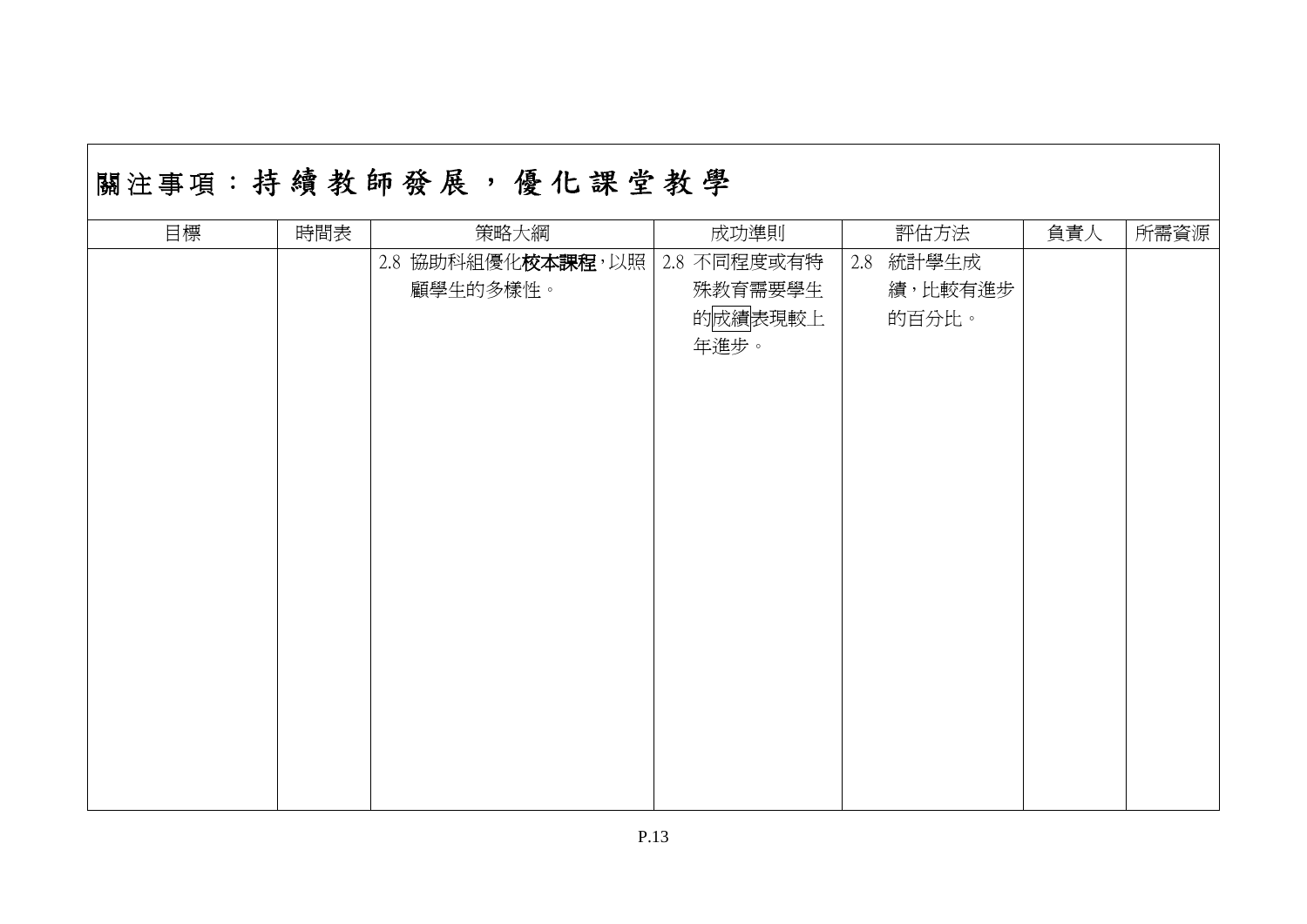| 目標                                                                        | 時間表     | 策略大綱                                                                                                                                      | 成功準則                                                                     | 評估方法                           | 負責人                                                               | 所需資源                            |
|---------------------------------------------------------------------------|---------|-------------------------------------------------------------------------------------------------------------------------------------------|--------------------------------------------------------------------------|--------------------------------|-------------------------------------------------------------------|---------------------------------|
| 3. 關愛學生成長<br>加強學習效能                                                       | 9月<br>至 | 3.1 社工與訓輔組協作,有計劃地<br>為學生提供相關的成長支援,                                                                                                        | APASO 顯示學生<br>3.1.1<br>的自我形象、自                                           | 統計 APASO 自<br>3.1.1<br>我形象、學習態 | $\bullet$ 社工<br>•訓育委員                                             | 成長支援<br>活動費                     |
| 能有系統地提供相關                                                                 | 6月      | 協助學生建立對自己及學習的<br>信心,從而提升積極的學習態<br>度,例如:                                                                                                   | 信、學習態度與<br>香港常模相約。                                                       | 度的結果,留待<br>明年比較。               | 會<br>● 輔導委員<br>會                                                  | \$8,000                         |
| 的成長支援,建立學<br>生對自己及學習的信<br>心,提升積極學習、<br>積極生活的態度,並<br>於畢業離校前訂立個<br>人目標及升學出路 |         | A 初中的學習策略<br>B 共創成長路 (PATHS):<br>包括課堂講授、午間成長小<br>組、各級大型活動及宿營等。                                                                            | 3.1.2 校本問卷調査<br>顯示學生認爲<br>本年度學校提<br>供的活動有助<br>提升自信心、<br>積極學習、積<br>極生活的態度 | 3.1.2 統計校本問卷<br>調査結果。          | • PATHS 負<br>責人<br>• 升學就業<br>輔導委員<br>會<br>• 公民教育<br>委員會<br>• 啓發潛能 |                                 |
|                                                                           |         | 3.2 升學及就業輔導組安排常規生<br><b>涯教育</b> 活動,按學生不同發展<br>階段於班主任時間舉行小組活<br>動及講座,輔導學生在學業、<br>事業和個人發展方面作出適當<br>的抉擇。例如:<br>A 高中的生涯規劃小組活動<br>B 畢業年的生命導師計劃 | 3.2.1 升學就業輔導組<br>協助完成學生生<br>涯規劃手冊。<br>3.2.2 畢業生完成生<br>命導師生涯規<br>劃資料冊     | 3.2 統計相關手冊及<br>資料冊完成數量。        | 組<br>• 新移民關<br>愛小組                                                | 生涯規劃<br>印刷品及<br>活動津貼<br>\$6,000 |

# 關注事項:關愛學生成長,加強學習效能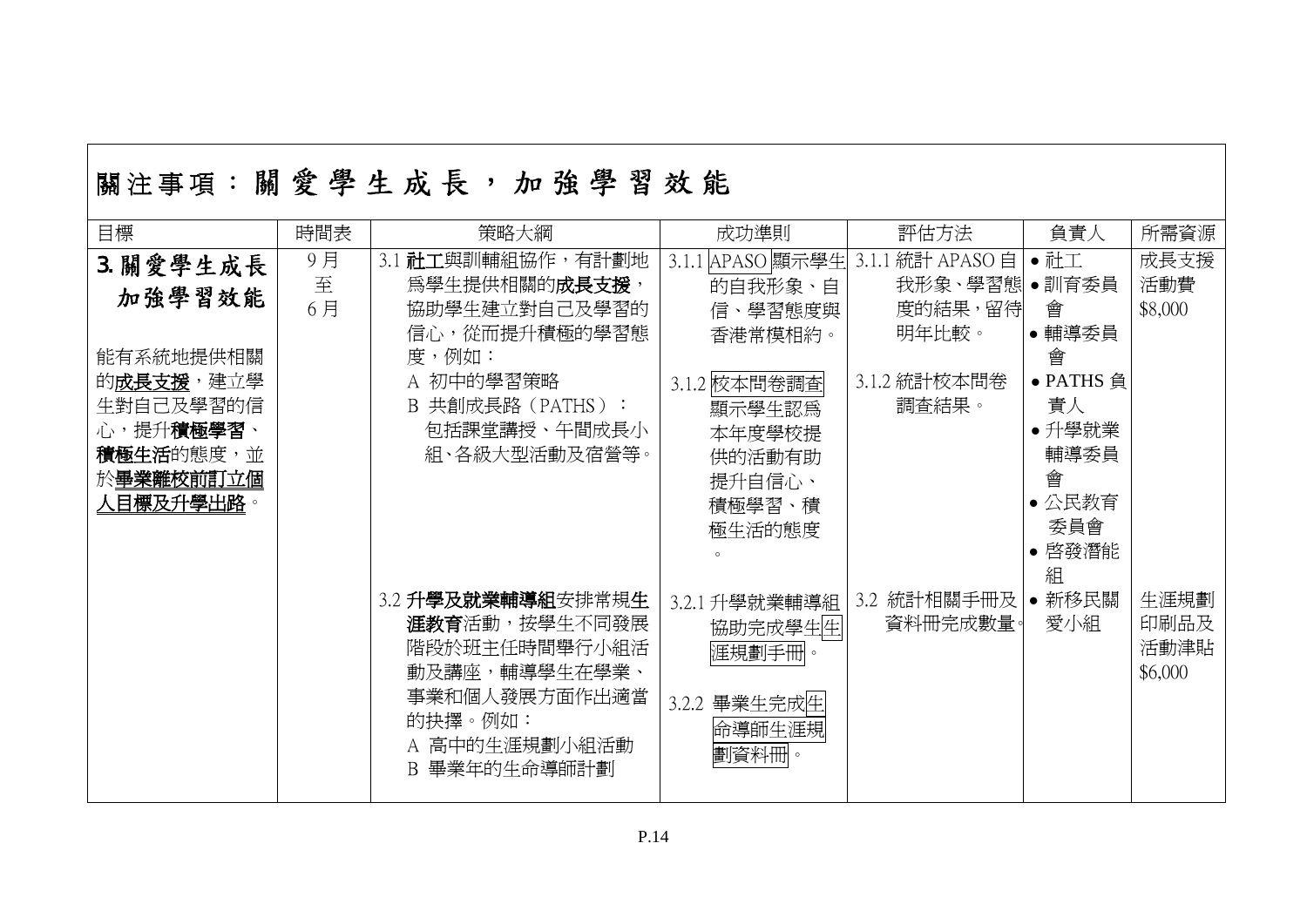| 目標 | 時間表 | 策略大綱                                                                                                                                           | 成功準則                                                    | 評估方法                   | 負責人 | 所需資源                           |
|----|-----|------------------------------------------------------------------------------------------------------------------------------------------------|---------------------------------------------------------|------------------------|-----|--------------------------------|
|    |     | 3.3 公民教育委員會及啓發潛能組<br>與訓輔組緊密協作,通過多元化<br>的活動及正面的氛圍,有計劃地<br>為學生提供相關的 <b>成長支援</b> ,培<br>養其正確的價值觀,以建立學生<br>積極的學習及生活態度,例如:<br>A「我愛班房」運動<br>B「知錯能改」計劃 | >70%學生在學<br>3.3<br>生問卷中支持<br>「我愛班房」運動<br>及「知錯能改」<br>計劃。 | 統計學生問卷調<br>3.3<br>查結果。 |     | 班級經營<br>活動<br>\$7,000          |
|    |     | 3.4 新移民關愛小組與社工協作,為<br>新移民同學提供英語支援及不<br>同的適應課程,再配合多元智能<br>體驗活動,以協助新移民同學適<br>應新的學習環境,從而提升他們<br>對自己及學習的信心,讓他們積<br>極投入校園及香港的生活。                    | 3.4 >70%新移民同<br>學在問卷中反映<br>能積極投入校園<br>及香港生活。            | 3.4 統計新移民同學<br>問卷調查結果。 |     | 新移民同<br>學課後支<br>援活動<br>\$9,000 |

# 關注事項:關愛學生成長,加強學習效能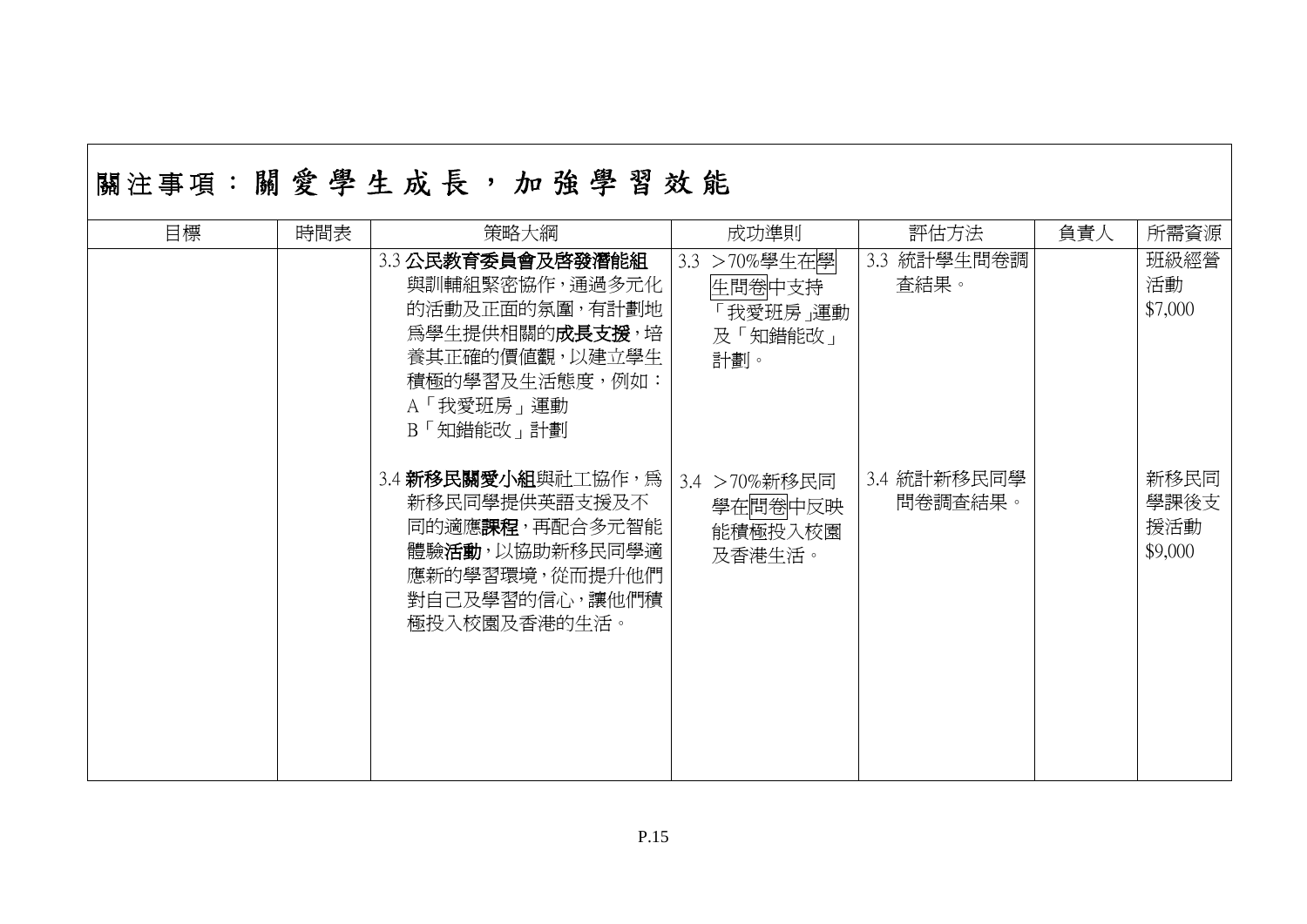*(Plan A is applicable to schools which:*

- *(i) have never joined the EES;*
- *(ii) have completed the EES; or*
- *(iii) will continue to implement the remaining measures of the EES separately from the application for the Refined EES.)*

### **Name of School: CCC Kwei Wah Shan College**

(I) With reference to categorizations listed below, please indicate the category of the proposed measures and provide the implementation details. Please note that the categorisation is only for the purpose of stock-taking and there is no ranking of priority for the categories. If the domains of the proposed measures belong to more than one category, please fill in the most appropriate category and do not repeat.

### **Categories of English Enhancement Measures**

- (A) School-based curriculum development: For example, cross-curricular English enhancement programmes, programmes for English learning in different key stages, programmes for strengthening teaching in the English medium in non-language subjects, programmes for implementing the Extended Learning Activities in English in non-language subjects, etc.
- (B) Enhancing the professional capability of teachers: For example, organising professional development courses for teachers on the learning and teaching of the English language / on teaching non-language subjects in the English medium, hiring professional service to promote teacher collaboration, conducting English learning activities and workshops for teachers, etc.
- (C) Providing English learning activities for students: For example, organising courses on listening, speaking, reading and writing, conducting activities inside and outside the classroom, including exchange programmes, etc.
- (D) Other support measures: For example, hiring teaching assistants, etc.
- (E) Measures enriching the English language environment.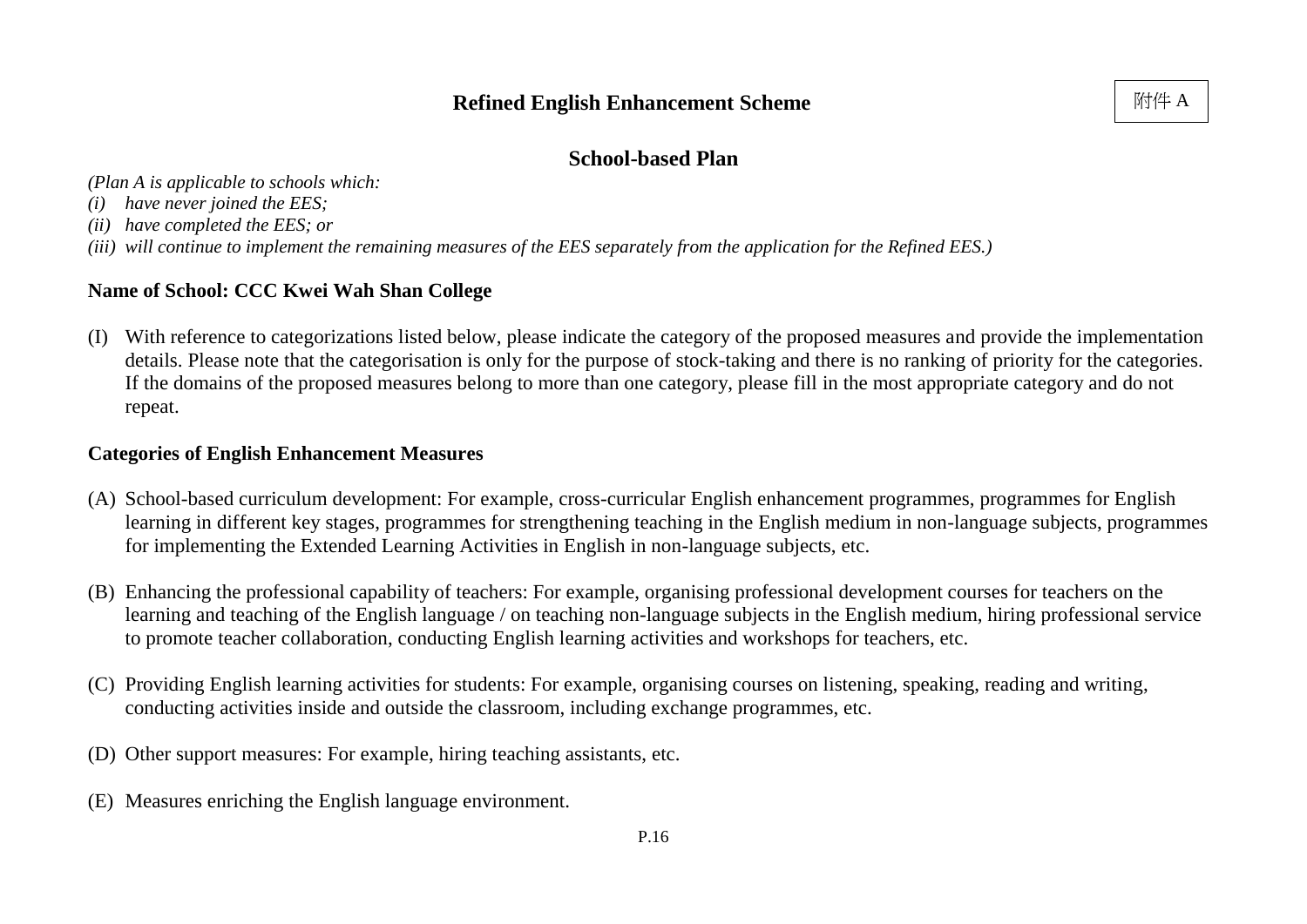| <b>Measures</b> | Category<br>(Note 1) |     | <b>Description of Measures</b>               | Levels and<br>No. of<br><b>Students</b><br>Involved | No. of<br>Teachers<br>Involved | Estimated<br>Expenditure<br>(Note 2) |    | School-based<br>Monitoring and<br>Evaluation<br>Mechanism | Remarks<br>(Note 3) |
|-----------------|----------------------|-----|----------------------------------------------|-----------------------------------------------------|--------------------------------|--------------------------------------|----|-----------------------------------------------------------|---------------------|
| (1)             | (A)                  |     | A GM teacher is employed to make room        | S1 students                                         | all S1                         | \$309,553                            | 1. | Lesson observation of the                                 |                     |
| Using           |                      |     | for 3 regular teachers, a total of 40 hours, |                                                     | teachers of                    |                                      |    | subjects concerned.                                       |                     |
| English         |                      |     | to develop intensive teaching materials for  |                                                     | the four                       |                                      | 2. | Records of the                                            |                     |
| across          |                      |     | English, Maths., Integrated Science and      |                                                     | subjects                       |                                      |    | co-planning meeting                                       |                     |
| curriculum      |                      |     | Liberal Studies lessons, as well as          |                                                     |                                |                                      | 3. | The quality and quantity                                  |                     |
|                 |                      |     | extensive reading materials for extra        |                                                     |                                |                                      |    | of the school-based                                       |                     |
|                 |                      |     | 'reading-to-learn' lessons. The teachers are |                                                     |                                |                                      |    | English intensive $\&$                                    |                     |
|                 |                      |     | supposed to:                                 |                                                     |                                |                                      |    | extensive teaching $\&$                                   |                     |
|                 |                      |     | a. Intensive teaching materials:             |                                                     |                                |                                      |    | learning materials for                                    |                     |
|                 |                      | i.  | Hold meetings with teachers                  |                                                     |                                |                                      |    | English, Maths, I.S., &                                   |                     |
|                 |                      |     | of the abovementioned three                  |                                                     |                                |                                      |    | L.S. compiled                                             |                     |
|                 |                      |     | subjects on how to deliver the               |                                                     |                                |                                      |    |                                                           |                     |
|                 |                      |     | subject content with                         |                                                     |                                |                                      |    |                                                           |                     |
|                 |                      |     | appropriate language structure               |                                                     |                                |                                      |    |                                                           |                     |
|                 |                      |     | and language pattern to the                  |                                                     |                                |                                      |    |                                                           |                     |
|                 |                      |     | learners.                                    |                                                     |                                |                                      |    |                                                           |                     |
|                 |                      | ii. | Compile, design and                          |                                                     |                                |                                      |    |                                                           |                     |
|                 |                      |     | coordinate cross-curricular                  |                                                     |                                |                                      |    |                                                           |                     |
|                 |                      |     | teaching materials among the                 |                                                     |                                |                                      |    |                                                           |                     |
|                 |                      |     | three subjects. A minimum of                 |                                                     |                                |                                      |    |                                                           |                     |
|                 |                      |     | 12 sets of single-lesson                     |                                                     |                                |                                      |    |                                                           |                     |
|                 |                      |     | teaching materials is compiled               |                                                     |                                |                                      |    |                                                           |                     |
|                 |                      |     | by the end of the year                       |                                                     |                                |                                      |    |                                                           |                     |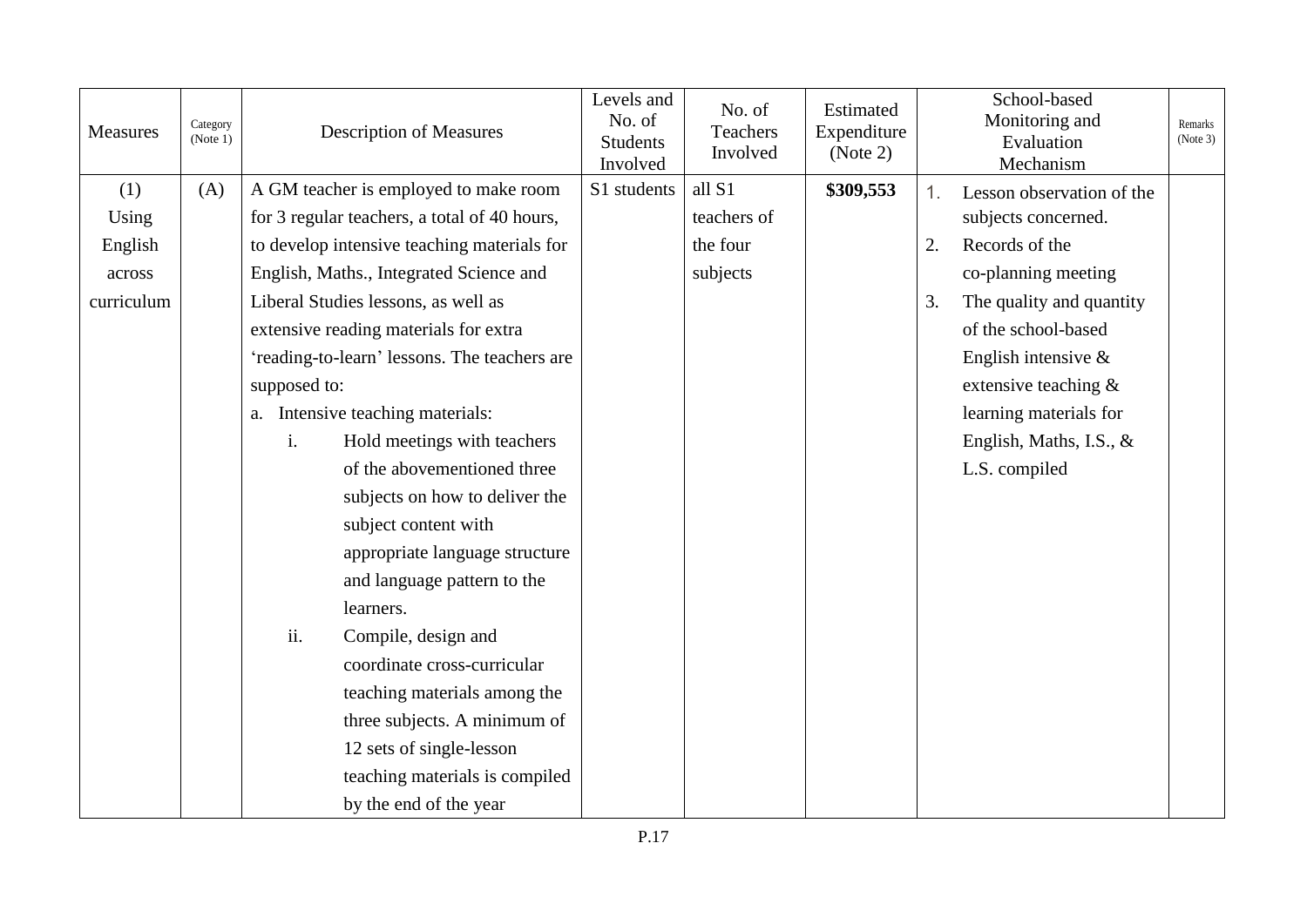| <b>Measures</b> | Category<br>(Note 1) | <b>Description of Measures</b>          | Levels and<br>No. of<br><b>Students</b><br>Involved | No. of<br><b>Teachers</b><br>Involved | Estimated<br>Expenditure<br>(Note 2) |    | School-based<br>Monitoring and<br>Evaluation<br>Mechanism | Remarks<br>(Note 3) |
|-----------------|----------------------|-----------------------------------------|-----------------------------------------------------|---------------------------------------|--------------------------------------|----|-----------------------------------------------------------|---------------------|
|                 |                      | b. Extensive teaching materials:        |                                                     |                                       |                                      |    |                                                           |                     |
|                 |                      | The three abovementioned subjects       |                                                     |                                       |                                      |    |                                                           |                     |
|                 |                      | will shortlist 4 topics & related       |                                                     |                                       |                                      |    |                                                           |                     |
|                 |                      | extensive readers for the released      |                                                     |                                       |                                      |    |                                                           |                     |
|                 |                      | English teachers to prepare reading     |                                                     |                                       |                                      |    |                                                           |                     |
|                 |                      | materials for 'reading-to-learn'        |                                                     |                                       |                                      |    |                                                           |                     |
|                 |                      | lessons (See P7-8 Measure 2) each       |                                                     |                                       |                                      |    |                                                           |                     |
|                 |                      | year. At least six reading passages are |                                                     |                                       |                                      |    |                                                           |                     |
|                 |                      | supposed to be compiled under each      |                                                     |                                       |                                      |    |                                                           |                     |
|                 |                      | topic. Thus there is a minimum of 24    |                                                     |                                       |                                      |    |                                                           |                     |
|                 |                      | sets of reading passages each year      |                                                     |                                       |                                      |    |                                                           |                     |
|                 |                      | September 2011-August 2012              |                                                     |                                       |                                      |    |                                                           |                     |
| (2)             | (D)                  | A TA is hired to help to facilitate the | $S1 - S2$                                           | SI & S2                               | \$327,600                            | 1. | The continuous appraisal                                  |                     |
| Whole-          |                      | implementation of the refined EES       | students                                            | teachers of                           | (\$ 13,000/m)                        |    | of the staff                                              |                     |
| school          |                      | projects in the following ways:         |                                                     | the four                              |                                      | 2. | The quality and quantity                                  |                     |
| approach        |                      | a. Help to compile the intensive $\&$   |                                                     | subjects &                            |                                      |    | of the school-based                                       |                     |
|                 |                      | extensive teaching and learning         |                                                     | teachers of                           |                                      |    | English intensive $\&$                                    |                     |
|                 |                      | materials designed by the teachers      |                                                     | the                                   |                                      |    | extensive teaching $\&$                                   |                     |
|                 |                      | b. Offer clerical support to create an  |                                                     | 'reading-to-                          |                                      |    | learning materials for                                    |                     |
|                 |                      | English rich environment, including     |                                                     | learn' lessons                        |                                      |    | English Maths, I.S., &                                    |                     |
|                 |                      | the information update on our English   |                                                     |                                       |                                      |    | L.S. compiled                                             |                     |
|                 |                      | homepage, Campus TV, physical           |                                                     |                                       |                                      |    |                                                           |                     |
|                 |                      | English environment in the school       |                                                     |                                       |                                      |    |                                                           |                     |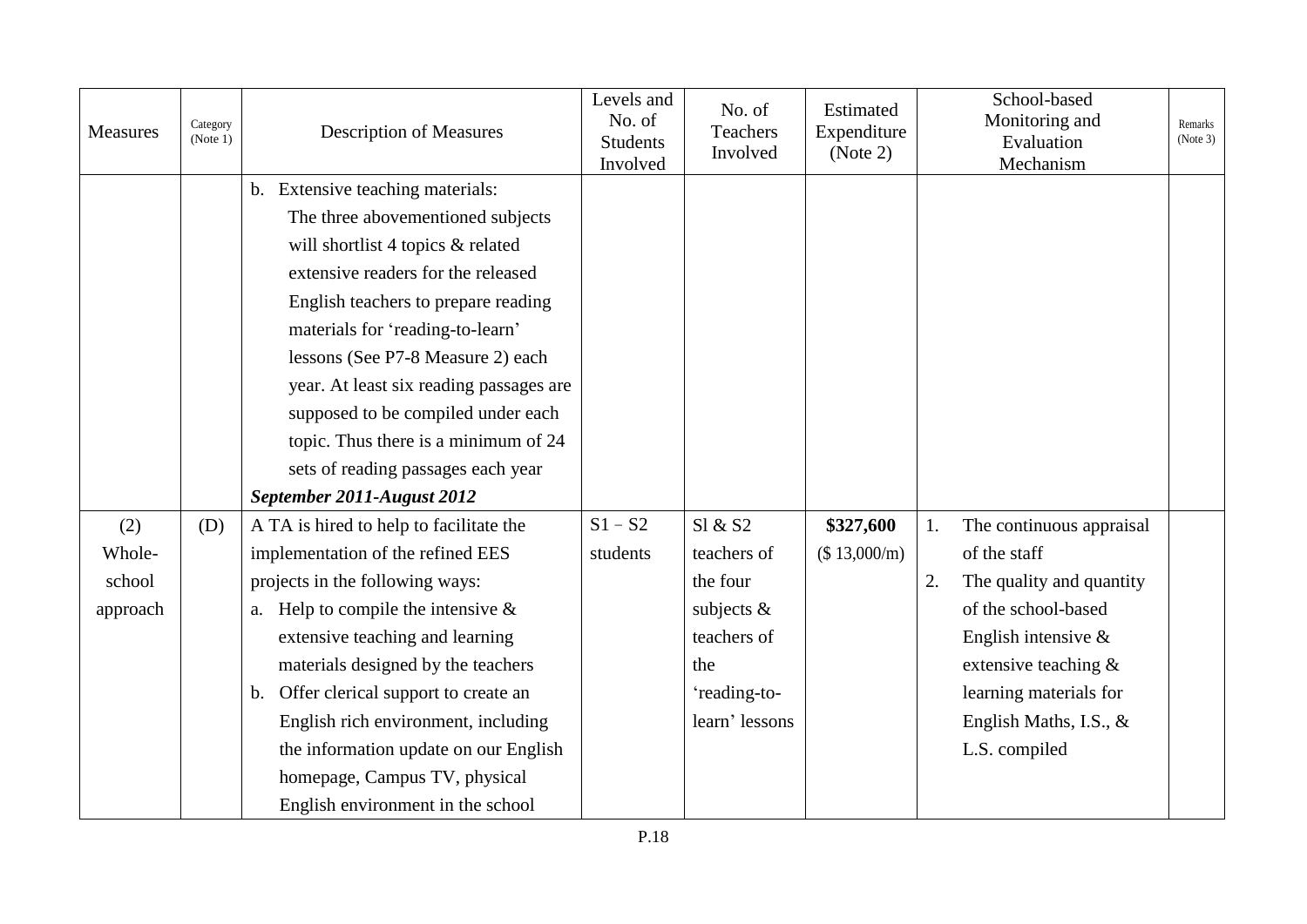| Measures | Category<br>(Note 1) | <b>Description of Measures</b>                                                                                      | Levels and<br>No. of<br><b>Students</b><br>Involved | No. of<br>Teachers<br>Involved | Estimated<br>Expenditure<br>(Note 2) | School-based<br>Monitoring and<br>Evaluation<br>Mechanism | Remarks<br>(Note 3) |
|----------|----------------------|---------------------------------------------------------------------------------------------------------------------|-----------------------------------------------------|--------------------------------|--------------------------------------|-----------------------------------------------------------|---------------------|
|          |                      | campus, etc.;<br>Assist in handling of data entry and<br>c.<br>stock keeping, e.g., school-based                    |                                                     |                                |                                      |                                                           |                     |
|          |                      | reading programmes, token passport<br>records, competition results, DVDs                                            |                                                     |                                |                                      |                                                           |                     |
|          |                      | record, teaching aids, etc.;<br>Assist in the logistics $\&$ /or tutoring of<br>d.<br>different English enhancement |                                                     |                                |                                      |                                                           |                     |
|          |                      | programs;<br>e. Render IT support for the preparation                                                               |                                                     |                                |                                      |                                                           |                     |
|          |                      | of English learning materials<br>September 2011-August 2013                                                         |                                                     |                                |                                      |                                                           |                     |

Note 1: Please fill in the letter denoting the category.

Note 2: Please indicate clearly the implementation period and cashflow.

Note 3: If other funding is required to top up a proposed measure, please state clearly the source of the funding and the amount estimated.

(II) Expected output targets to be attained:

Remarks: Schools are not required to set output targets for each individual measure, but should set targets to be achieved in terms of the impact on the overall English learning of students or on specific areas of students' English ability.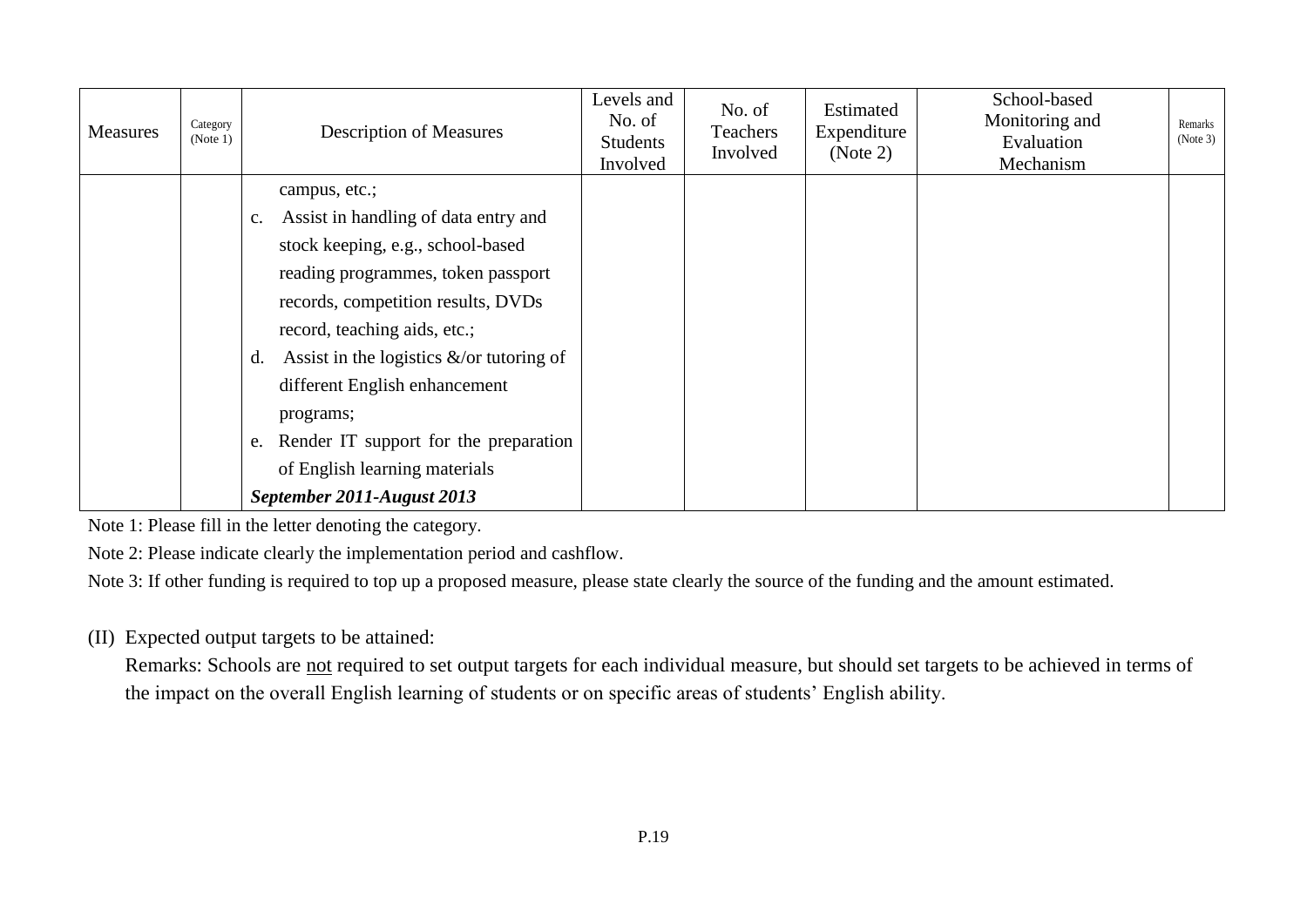| <b>Measures</b> | <b>Expected Learning Targets to be Attained</b>                                                                        |
|-----------------|------------------------------------------------------------------------------------------------------------------------|
| (Note 4)        | (Note 5)                                                                                                               |
| (1)             | At least 12 sets of intensive cross-curricular learning and teaching materials, as well as 24 sets of extensive        |
|                 | 'reading-to-learn' materials will be complied > subject teachers of I.S., L.S. & Maths. can collaborate with the       |
|                 | English teachers in developing the materials and they will be able to learn to use language of the right level to help |
|                 | students read the subject in English better                                                                            |
|                 | Other Non-English teachers' (teachers of 'reading-to-learn' lessons) exposure to English teaching will also be         |
|                 | enhanced.                                                                                                              |
|                 | The reading materials developed can complement the core curriculum                                                     |
|                 | The learning & teaching materials developed can be reused for indefinite period of time and the soft copy will be      |
|                 | owned by the schools for future updates                                                                                |
|                 | The junior forms students can go through the basic concepts of I.S., L.S. & Maths. in English before they contact the  |
|                 | NSS curriculum                                                                                                         |
|                 | Students' exposure to English learning will be enhanced                                                                |
|                 | Students' comprehension skills for different text types will be upgraded                                               |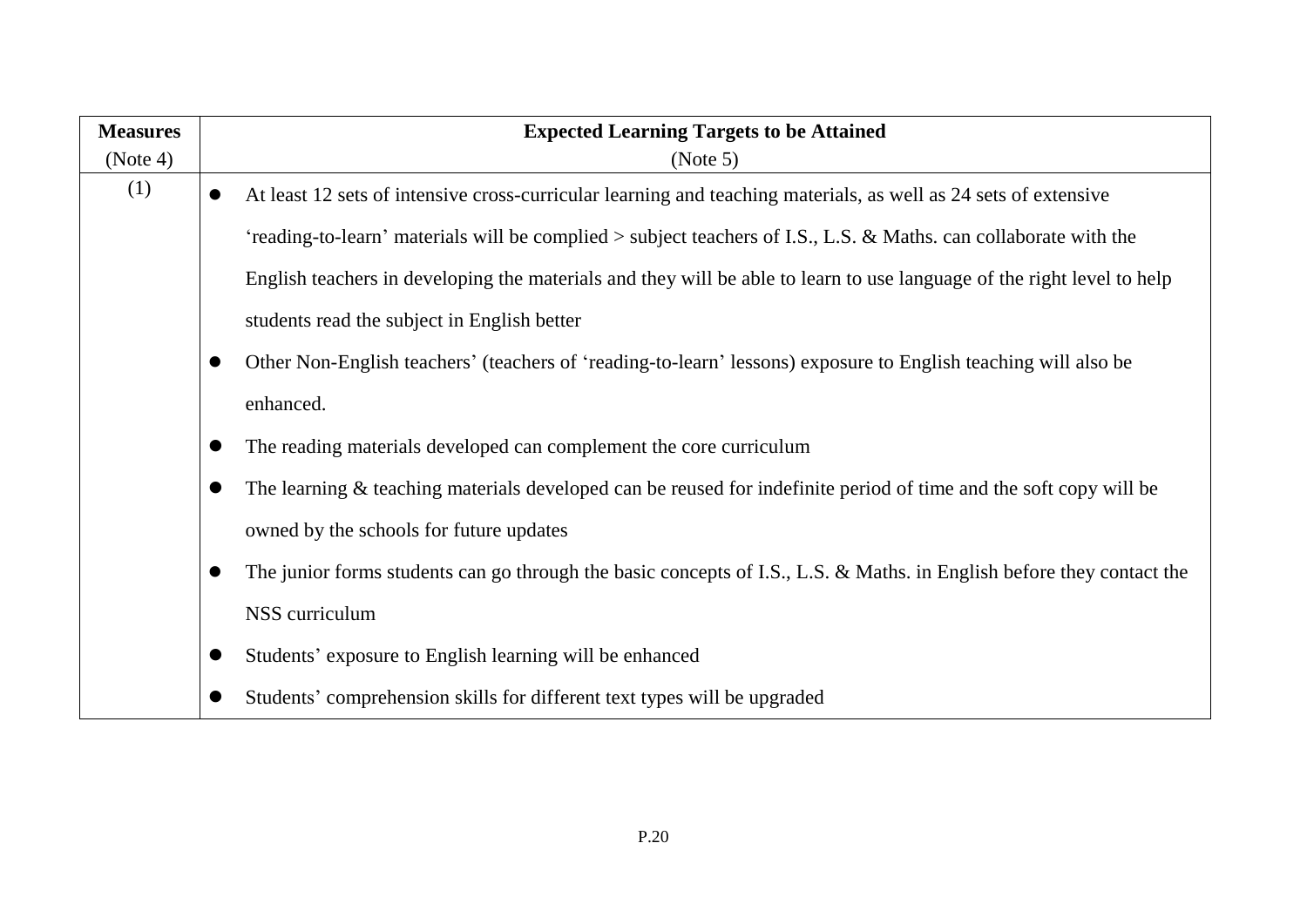| (2) | A whole-school English learning atmosphere will be created since other KLAs are assigned for 'reading-to-learn'     |
|-----|---------------------------------------------------------------------------------------------------------------------|
|     | lessons                                                                                                             |
|     | The assistance provided by the TA is significant to the smooth implementation of the school's English enhancement   |
|     | activities, thus a better English learning environment can be provided for our students                             |
|     | The teaching and learning materials developed can be reused for indefinite period of time and the soft copy will be |
|     | owned by the schools for future updates                                                                             |

Note 4: Only the number of the measures mentioned in the previous table is required.

Note 5: They can include deliverables produced after the implementation of the measures such as learning and teaching resources, etc.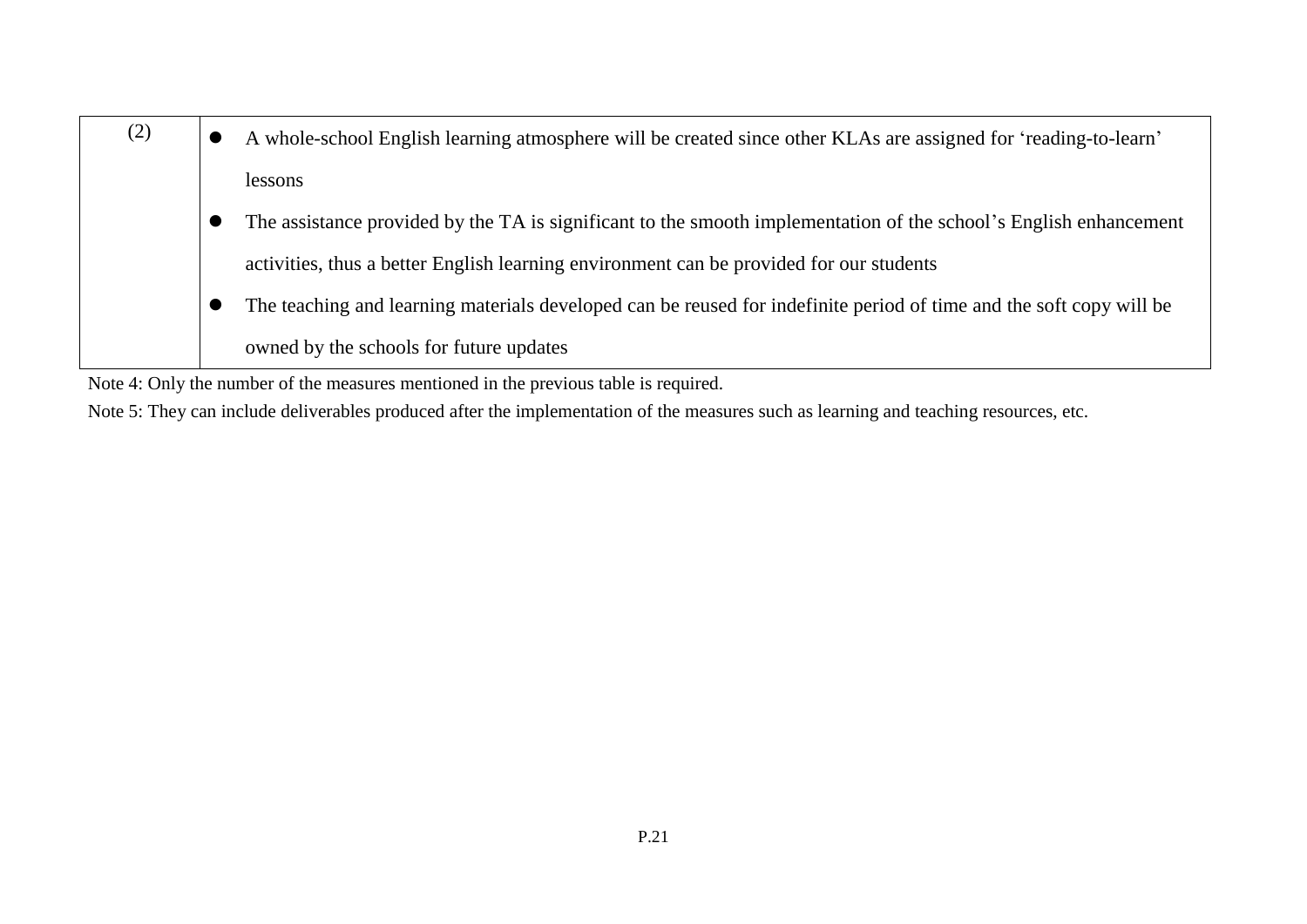Please explain succinctly how the school would implement the measures proposed above and describe how these measures would be integrated into the school-based MOI plan / whole-school language policy holistically (In the brief description, the school can give a summary of the proposed measures mentioned above). This part should consist of about 2 pages.

#### Background

CCC Kwei Wah Shan College was founded in 1977. It is an aided school situated at Cloud View Road, North Point.

#### Refinement on EES plan:

In the last EES plan, the school focused on developing students' 4 basic skills through a number of remedial programs. During the implementation, a number of different tasting programs on the introduction of the NSS English Electives were introduced. In the implementation of the learning programmes, it was found that students' 'phobia' of English has been greatly reduced due to the enhanced English learning environment. However, as the budget had been fixed and the budget for hiring a TA will cease this academic year, the school found it difficult to redeploy manpower to help students to further improve their English by providing them more intensive English language input in lessons.

### **MOI Policy**

The school's MOI policy is to give a balanced and broad exposure for students to improve their language competency in Chinese, English and Putonghua. Funding from last EES was mainly spent on providing a rich English language environment in the school. It is good to see that students' learning attitude of English has been greatly improved. With EDB's announcement of the MOI fine-tuning policy, stakeholders of the school (IMC, parents, teachers and students) have been urging the school to extend the learning of English to some more co-curricular and teaching activities. The school is under the pressure of extending the learning of English from the English language lessons to other KLAs.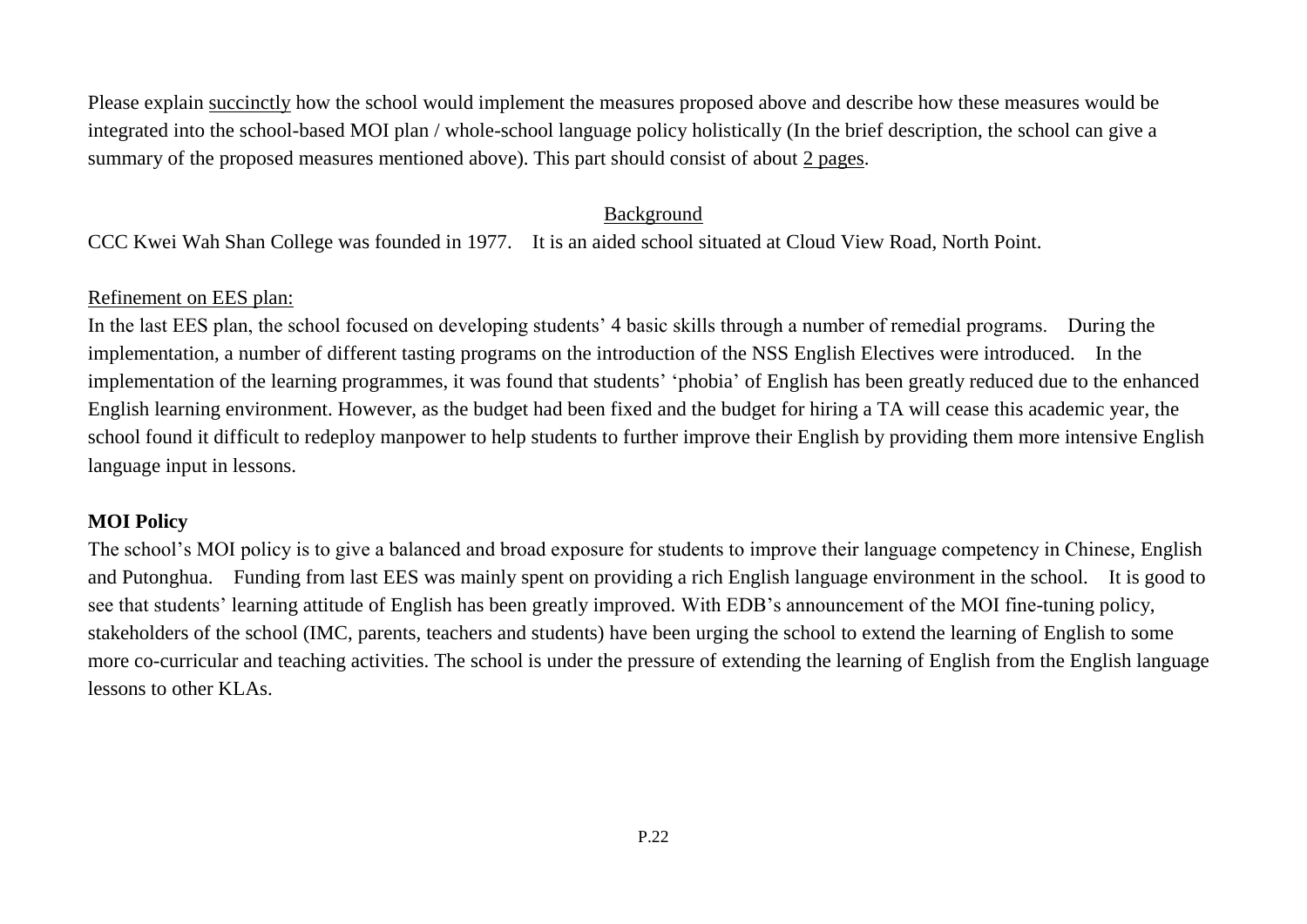### **Refocusing the development plan – a Whole School Approach**

#### *Measure One (September 2011 – August 2012)*

**Expanding students' exposure to the use of English in different subjects (Maths., Integrated Science and Liberal Studies)**

The school's IMC had passed the agenda on making Maths., Integrated Science and Liberal Studies (MOI subjects) as core subjects to maximize the use of English in lessons. With the assistance of the full-time GM, three English teachers a total of 40 hours of teaching and administrative work of S1 could be released from some of the lessons to hold meetings with teachers of Maths., Integrated Science and Liberal Studies on how to deliver the subject content with appropriate language structure and language pattern to the learners. With the time and space created from the funding, the English teachers can coordinate better with the subject teachers. The English teacher can also help to consolidate what students learn in the core MOI subjects in their English lessons. The language items can be better learnt in context with the English teachers' input. Consequently, the teachers released would compile, design and coordinate cross-curricular teaching materials among the four subjects, including the abovementioned three subjects and English.

By the end of the year, a minimum of 12 sets of single-lesson teaching materials is supposed to be compiled.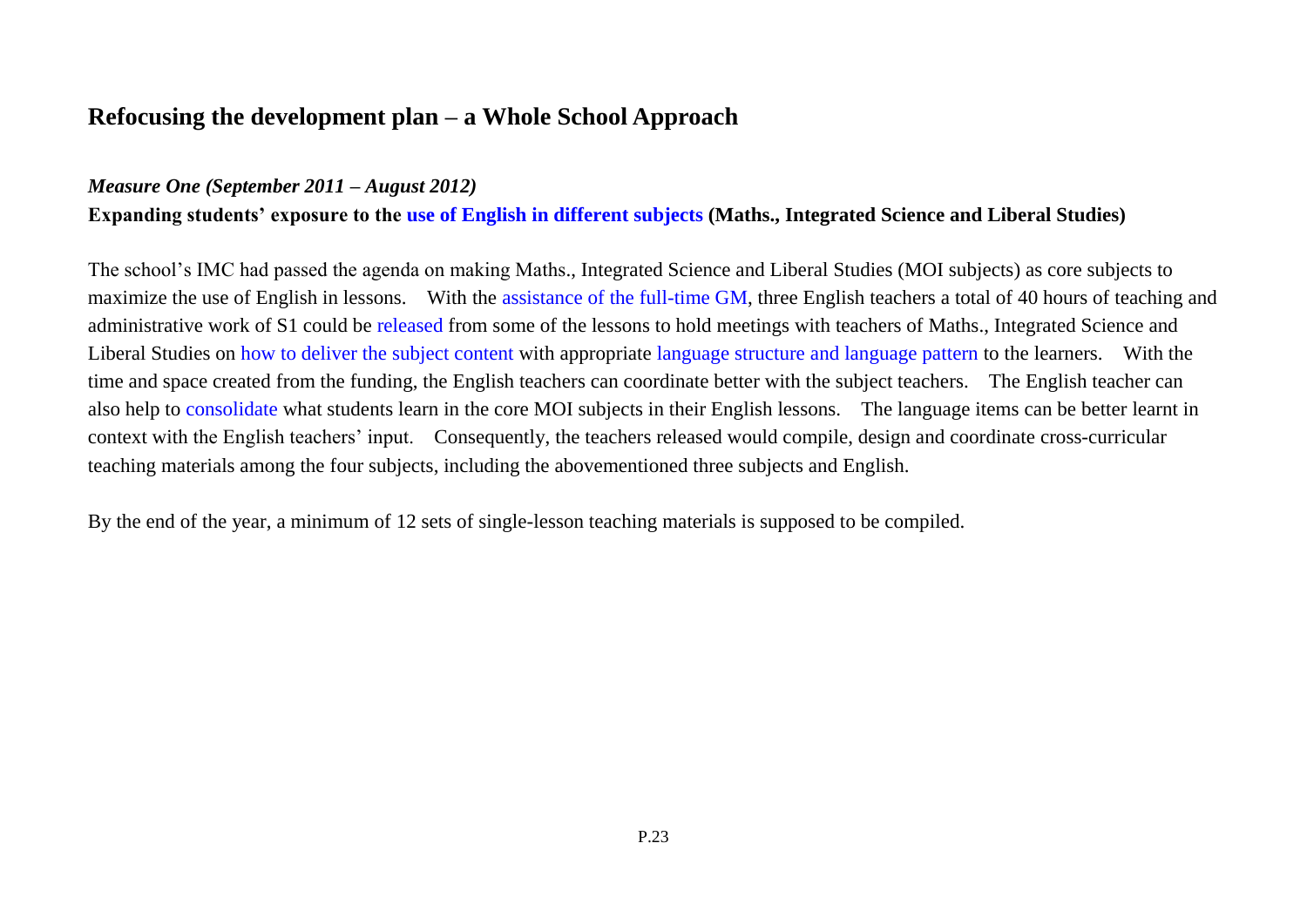#### *Measure Two (September 2011-August 2013)*

Providing students with an English-rich environment and extended English input to strengthen their language foundation

Teachers of each of the three subjects, i.e., Maths., Integrated Science and Liberal Studies, will shortlist four topics & extensive readers for the released English teachers to prepare reading materials (together with teaching notes) to be used in the *reading-to-learn lessons*\*. The reading materials are short 'Reading' and 'Reading Aloud' passages under the four topics & from the extensive readers. The selected school-based reading materials will be presented and taught in the school's 'reading-to-learn' lessons. The school-based reading materials developed can help to consolidate students' subject knowledge as well as their English language competency. It is hoped that the culture of collaboration between the English language teachers and other subject teachers could gradually be built up and sustained.

Since six reading passages are supposed to be compiled under each topic, there should be at least 48 sets of extensive reading materials compiled by the end of the two years

\* *An extra extensive reading lesson, namely 'reading-to-learn' lesson, will be set assigned for S1-2 once a week*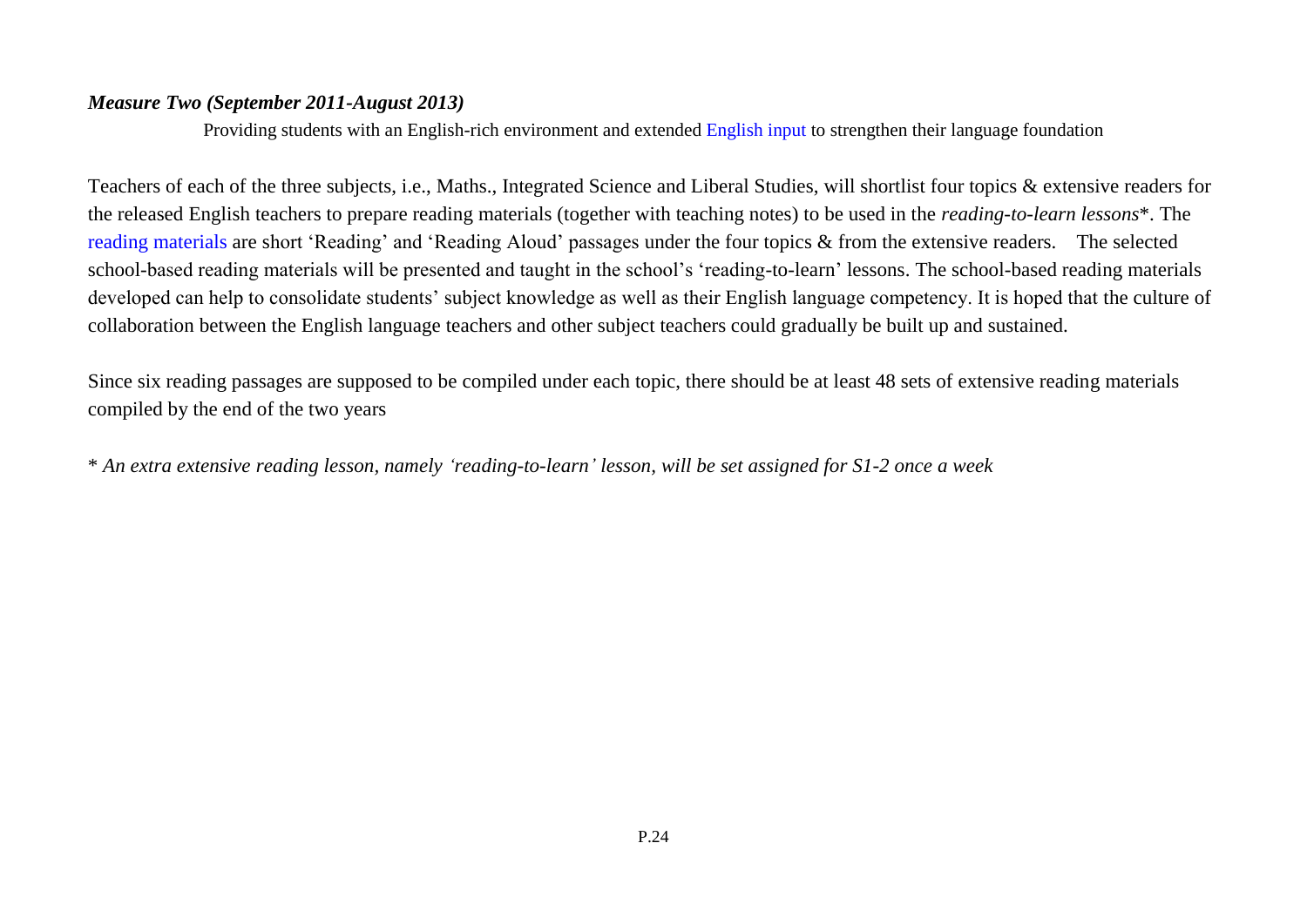### **Three-year plan -- Measures to broaden students' choices of elective subjects and provision of gifted education programmes for 2010/11 to 2012/13 cohort of senior secondary students (Revised Version)**

| <b>DLG</b> funded   | $\frac{1}{100}$ following programmes are adopted while the support of EDD is Diversity Beaming Stand (DBS).<br><b>Strategies &amp; benefits</b> | Name of        | <b>Duration of</b> | <b>Target</b> |       | <b>Estimated no. of</b> |       | <b>Evaluation of</b> | <b>Teacher-</b> |
|---------------------|-------------------------------------------------------------------------------------------------------------------------------------------------|----------------|--------------------|---------------|-------|-------------------------|-------|----------------------|-----------------|
| <b>Programme(s)</b> | anticipated                                                                                                                                     | programme(s)   | the                | students      |       | students involved in    |       | student              | in-charge       |
|                     |                                                                                                                                                 | /course(s) and | programme          |               |       | each school year        |       | learning / success   |                 |
|                     |                                                                                                                                                 | provider(s)    | course             |               | 10/11 | 11/12                   | 12/13 | indicators           |                 |
| Other               | To procure service                                                                                                                              | English        | 3 years            | $S4-6$        | 20    | 20                      | 20    | Students'            | English         |
| programmes          | from an individual for                                                                                                                          | enrichment     |                    | students      |       |                         |       | achievement in       | teachers        |
|                     | organising on-site                                                                                                                              |                |                    | of this       |       |                         |       | <b>HKDSL</b>         |                 |
|                     | pull-out gifted                                                                                                                                 |                |                    | cohort of     |       |                         |       | examination          |                 |
|                     | development                                                                                                                                     |                |                    | students      |       |                         |       |                      |                 |
|                     | programmes                                                                                                                                      |                |                    |               |       |                         |       |                      |                 |
|                     | To hire instructor(s) to                                                                                                                        | English        | 3 year             | $S4-6$        | 20    | 20                      | 20    | Students'            | English         |
|                     | give extra remedial                                                                                                                             | enhancement    |                    | students      |       |                         |       | achievement in       | teachers        |
|                     | tuition to students                                                                                                                             |                |                    | of this       |       |                         |       | <b>HKDSL</b>         |                 |
|                     | gifted in sports                                                                                                                                |                |                    | cohort of     |       |                         |       | examination          |                 |
|                     |                                                                                                                                                 |                |                    | students      |       |                         |       |                      |                 |

The following programmes are adopted with the support of EDB's Diversity Learning Grant (DLG):

附件 B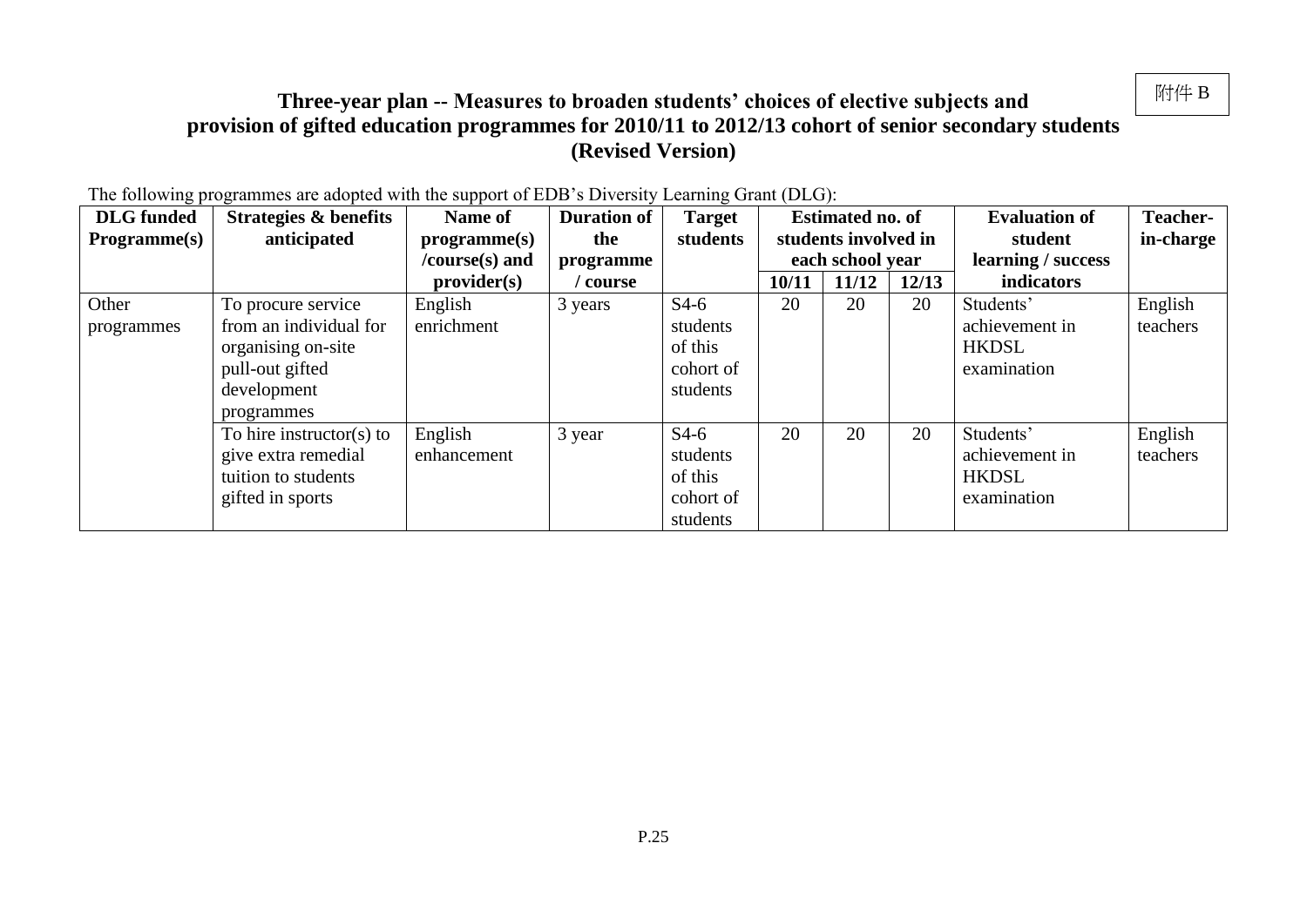### **Three-year plan -- Measures to broaden students' choices of elective subjects and provision of gifted education programmes for 2011/12 to 2013/14 cohort of senior secondary students**

| <b>DLG</b>                   | <b>Strategies &amp; benefits</b><br>anticipated (e.g. in                                                                                                                                                 | <b>Name of</b><br>programme(s)                                                                                                     | <b>Duration of</b><br>the<br>programme<br>/ course | <b>Target</b>                                          | <b>Estimated no. of</b><br>students involved in<br>each school year |       |       | <b>Evaluation of</b>                                                                                                                                                                                                                                                       | <b>Teacher-</b>     |
|------------------------------|----------------------------------------------------------------------------------------------------------------------------------------------------------------------------------------------------------|------------------------------------------------------------------------------------------------------------------------------------|----------------------------------------------------|--------------------------------------------------------|---------------------------------------------------------------------|-------|-------|----------------------------------------------------------------------------------------------------------------------------------------------------------------------------------------------------------------------------------------------------------------------------|---------------------|
| funded<br>Programme(s)       | what way students'<br>diverse learning<br>needs are catered for)                                                                                                                                         | /course(s) and<br>provider(s)                                                                                                      |                                                    | students                                               | 11/12                                                               | 12/13 | 13/14 | student learning /<br>success indicators                                                                                                                                                                                                                                   | in-charge           |
| Other<br>programmes          | To procure service<br>from an individual for<br>organising on-site<br>pull-out gifted<br>development<br>programmes                                                                                       | English<br>enrichment                                                                                                              | 3 years                                            | $S4-6$<br>students<br>of this<br>cohort of<br>students | 20                                                                  | 20    | 20    | Students'<br>achievement in<br><b>HKDSL</b> examination                                                                                                                                                                                                                    | English<br>teachers |
|                              | To hire instructor(s) to<br>give extra remedial<br>tuition to students<br>gifted in sports                                                                                                               | English<br>enhancement                                                                                                             | 3 year                                             | $S4-6$<br>students<br>of this<br>cohort of<br>students | 20                                                                  | 20    | 20    | Students'<br>achievement in<br><b>HKDSL</b> examination                                                                                                                                                                                                                    | English<br>teachers |
| Applied<br>Learning<br>(ApL) | - To offer a range<br>of ApL courses for<br>students with<br>different learning<br>needs and interests<br>- Students acquire<br>diversified learning<br>experiences and<br>develop career<br>aspirations | ApL courses in<br>following<br>the<br>areas of studies:<br>- Creative Studies<br>- Media and<br>Communication<br>- Applied Science | 180 hours in<br>2 years for<br>each course         | S5 & S6<br>students                                    | <b>NA</b>                                                           | 5     | 5     | Successful<br>$\blacktriangleright$<br>completion of<br>the ApL courses<br>as shown in their<br>learning record<br>$\blacktriangleright$<br>Survey/<br>evaluation report<br>on students'<br>feedback<br>$\blacktriangleright$<br>Assessment of<br>students'<br>performance | Careers<br>Master   |

The following programmes are adopted with the support of EDB's **Diversity Learning Grant (DLG)**: